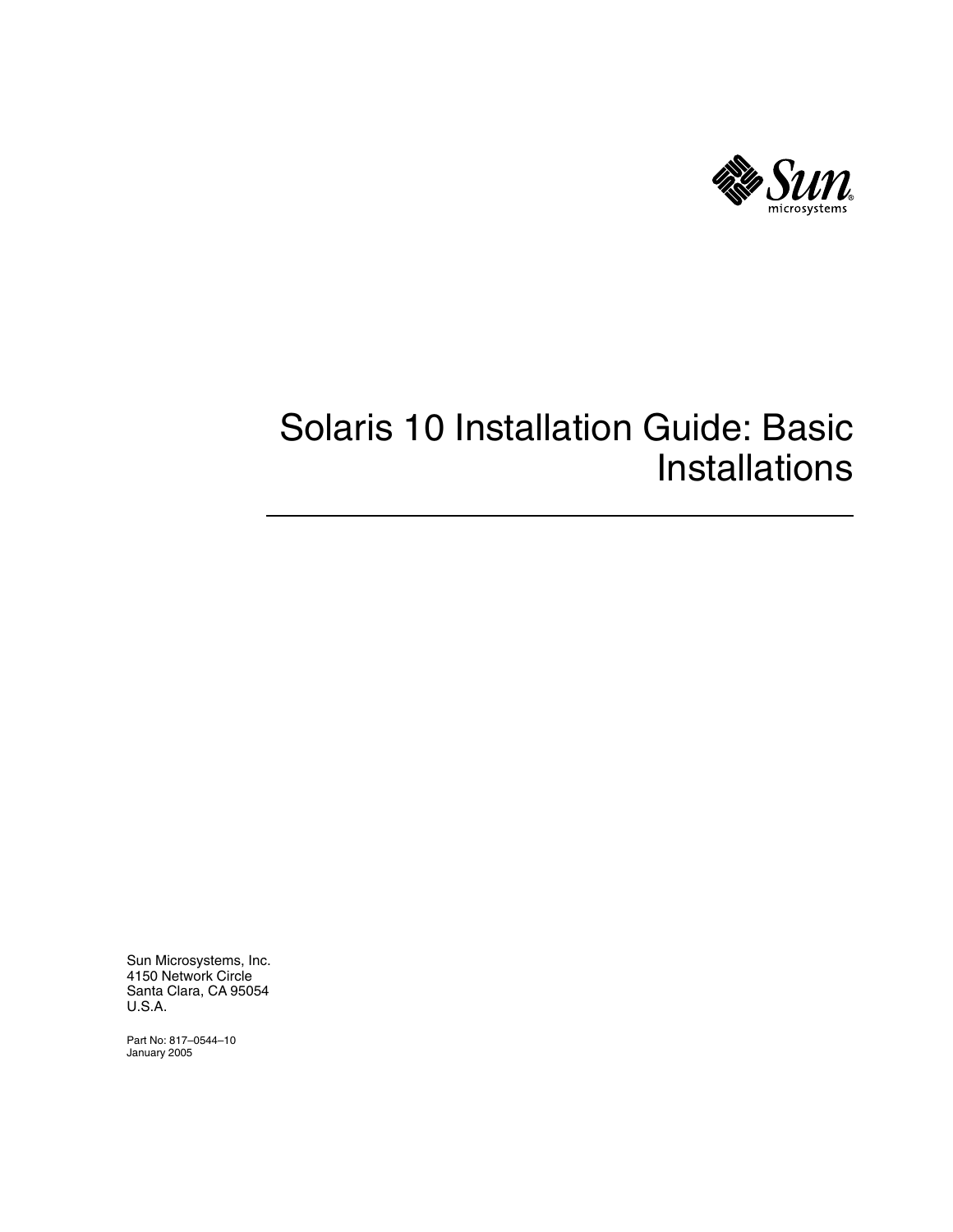Copyright 2005 Sun Microsystems, Inc. 4150 Network Circle, Santa Clara, CA 95054 U.S.A. All rights reserved.

This product or document is protected by copyright and distributed under licenses restricting its use, copying, distribution, and decompilation. No part of this product or document may be reproduced in any form by any means without prior written authorization of Sun and its licensors, if any.<br>Third-party software, including font technology, is copyrighted and licensed

Parts of the product may be derived from Berkeley BSD systems, licensed from the University of California. UNIX is a registered trademark in the U.S. and other countries, exclusively licensed through X/Open Company, Ltd.

Sun, Sun Microsystems, the Sun logo, docs.sun.com, AnswerBook, AnswerBook2, JumpStart, Solaris Flash, Power Management, Java, and Solaris are<br>trademarks or registered trademarks of Sun Microsystems, Inc. in the U.S. and ot an architecture developed by Sun Microsystems, Inc.

The OPEN LOOK and Sun™ Graphical User Interface was developed by Sun Microsystems, Inc. for its users and licensees. Sun acknowledges the pioneering efforts of Xerox in researching and developing the concept of visual or graphical user interfaces for the computer industry. Sun holds a<br>non-exclusive license from Xerox to the Xerox Graphical User Interface, wh and otherwise comply with Sun's written license agreements.

U.S. Government Rights – Commercial software. Government users are subject to the Sun Microsystems, Inc. standard license agreement and applicable provisions of the FAR and its supplements.

DOCUMENTATION IS PROVIDED "AS IS" AND ALL EXPRESS OR IMPLIED CONDITIONS, REPRESENTATIONS AND WARRANTIES,<br>INCLUDING ANY IMPLIED WARRANTY OF MERCHANTABILITY, FITNESS FOR A PARTICULAR PURPOSE OR NON-INFRINGEMENT, ARE<br>DISCLAIM

Copyright 2005 Sun Microsystems, Inc. 4150 Network Circle, Santa Clara, CA 95054 U.S.A. Tous droits réservés.

Ce produit ou document est protégé par un copyright et distribué avec des licences qui en restreignent l'utilisation, la copie, la distribution, et la décompilation. Aucune partie de ce produit ou document ne peut être reproduite sous aucune forme, par quelque moyen que ce soit, sans<br>l'autorisation préalable et écrite de Sun et de ses bailleurs de licence, s'il y en a. L

Des parties de ce produit pourront être dérivées du système Berkeley BSD licenciés par l'Université de Californie. UNIX est une marque déposée aux Etats-Unis et dans d'autres pays et licenciée exclusivement par X/Open Company, Ltd.

Sun, Sun Microsystems, le logo Sun, docs.sun.com, AnswerBook, AnswerBook2, JumpStart, Solaris Flash, Power Management, Java, et Solaris sont des<br>mardques de fabrique ou des marques déposées, de Sun Microsystems, Inc. aux E produits portant les marques SPARC sont basés sur une architecture développée par Sun Microsystems, Inc.

L'interface d'utilisation graphique OPEN LOOK et Sun™a été développée par Sun Microsystems, Inc. pour ses utilisateurs et licenciés. Sun reconnaît<br>les efforts de pionniers de Xerox pour la recherche et le développement du de l'informatique. Sun détient une licence non exclusive de Xerox sur l'interface d'utilisation graphique Xerox, cette licence couvrant également les<br>licenciés de Sun qui mettent en place l'interface d'utilisation graphiqu

CETTE PUBLICATION EST FOURNIE "EN L'ETAT" ET AUCUNE GARANTIE, EXPRESSE OU IMPLICITE, N'EST ACCORDEE, Y COMPRIS DES GARANTIES CONCERNANT LA VALEUR MARCHANDE, L'APTITUDE DE LA PUBLICATION A REPONDRE A UNE UTILISATION<br>PARTICULIERE, OU LE FAIT QU'ELLE NE SOIT PAS CONTREFAISANTE DE PRODUIT DE TIERS. CE DENI DE GARANTIE NE<br>S'APPLIQUERAIT PAS





041129@10536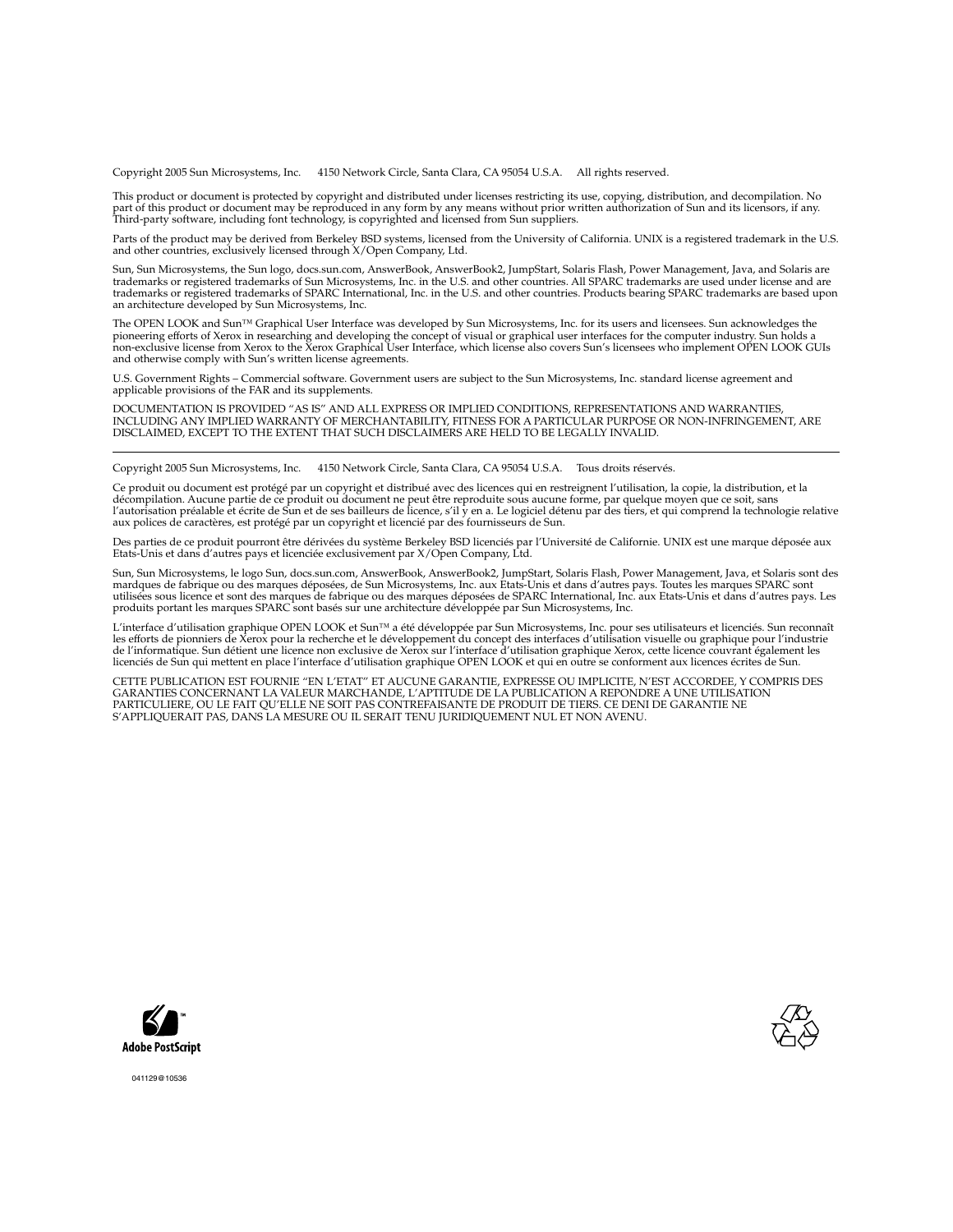# **Contents**

## **[Preface 5](#page-4-0)**

| Planning for a Solaris Installation From CD or DVD Media (Tasks)<br>-9 |    |  |  |  |
|------------------------------------------------------------------------|----|--|--|--|
| System Requirements and Recommendations                                |    |  |  |  |
| Solaris Installation Program GUI or Text Installer Requirements        | 10 |  |  |  |
| Checklist for Installation<br>- 11                                     |    |  |  |  |
| Where to Find Additional Installation Information<br>-17               |    |  |  |  |
|                                                                        |    |  |  |  |

## **[2 Installing With the Solaris Installation Program \(Tasks\) 19](#page-18-0)**

[SPARC: Performing an Installation or Upgrade With the Solaris Installation](#page-18-0) [Program 19](#page-18-0)

▼ [SPARC: To Install or Upgrade With the Solaris Installation Program 19](#page-18-0) [x86: Performing an Installation or Upgrade With the Solaris Installation](#page-25-0) [Program 26](#page-25-0)

▼ [x86: To Install or Upgrade With the Solaris Installation Program 26](#page-25-0)

**[Index 37](#page-36-0)**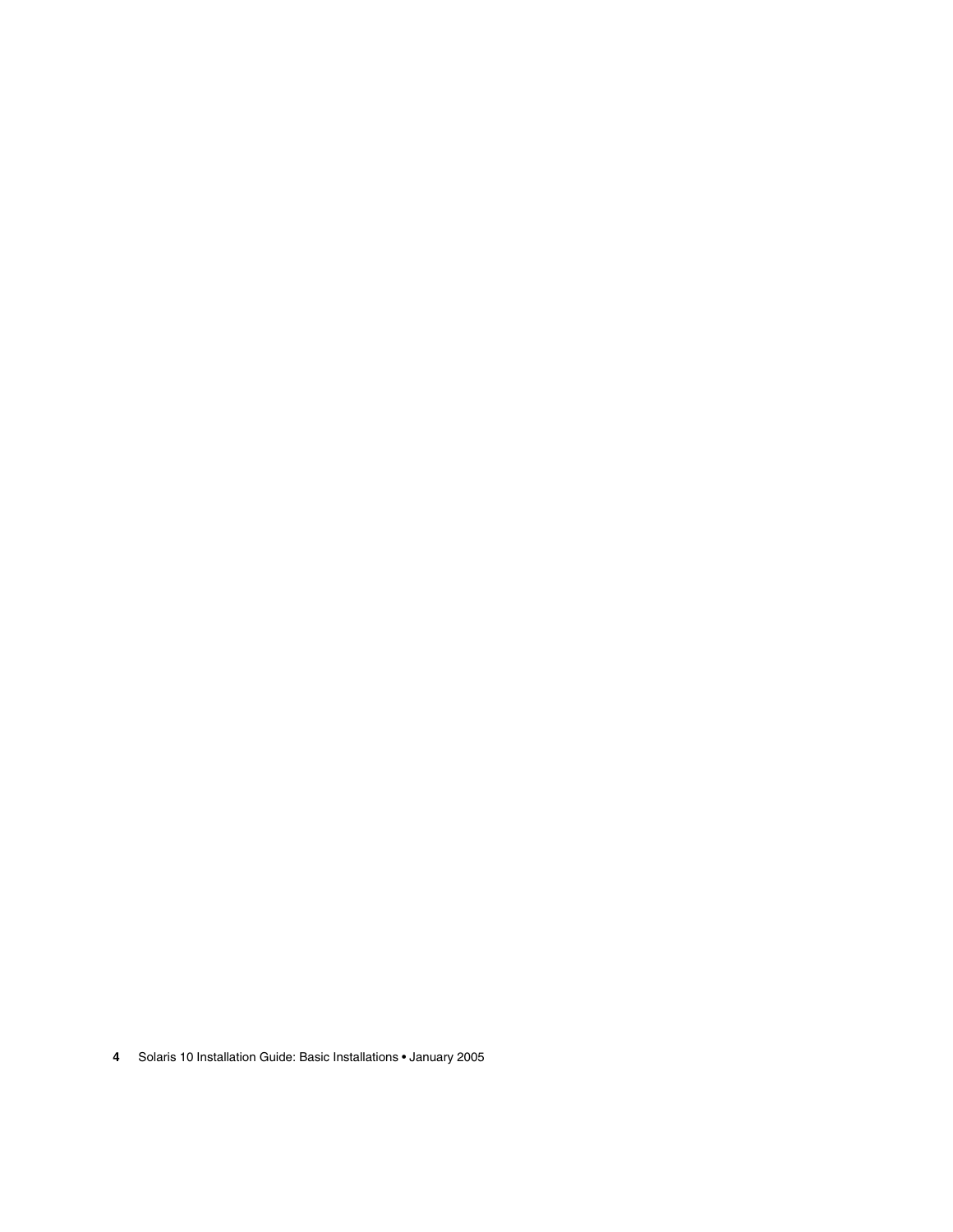# <span id="page-4-0"></span>Preface

This book describes how to use CD or DVD media to install the Solaris™ Operating System (Solaris OS) on a nonnetworked system.

This book does not include instructions about how to set up system hardware or other peripherals.

**Note –** This Solaris release supports systems that use the SPARC® and x86 families of processor architectures: UltraSPARC®, SPARC64, IA-32, AMD64. The supported SPARC based systems are listed in the *Solaris Sun Hardware Platform Guide* at <http://docs.sun.com>. The supported x86 based systems appear in the *Solaris Hardware Compatibility List* at <http://www.sun.com/bigadmin/hcl>. This document cites any implementation differences between the platform types.

In this document the term "x86" refers to the Intel 32-bit family of microprocessors and compatible 64-bit and 32-bit microprocessors made by AMD. For supported systems, see the *Solaris Hardware Compatibility List*.

## Who Should Use This Book

This book is intended for system administrators who are responsible for installing the Solaris OS. This book provides basic Solaris installation information for system administrators who perform infrequent Solaris installations or upgrades.

If you need advanced Solaris installation information, see ["Related Books"](#page-5-0) on page [6](#page-5-0) to find the book that describes the information.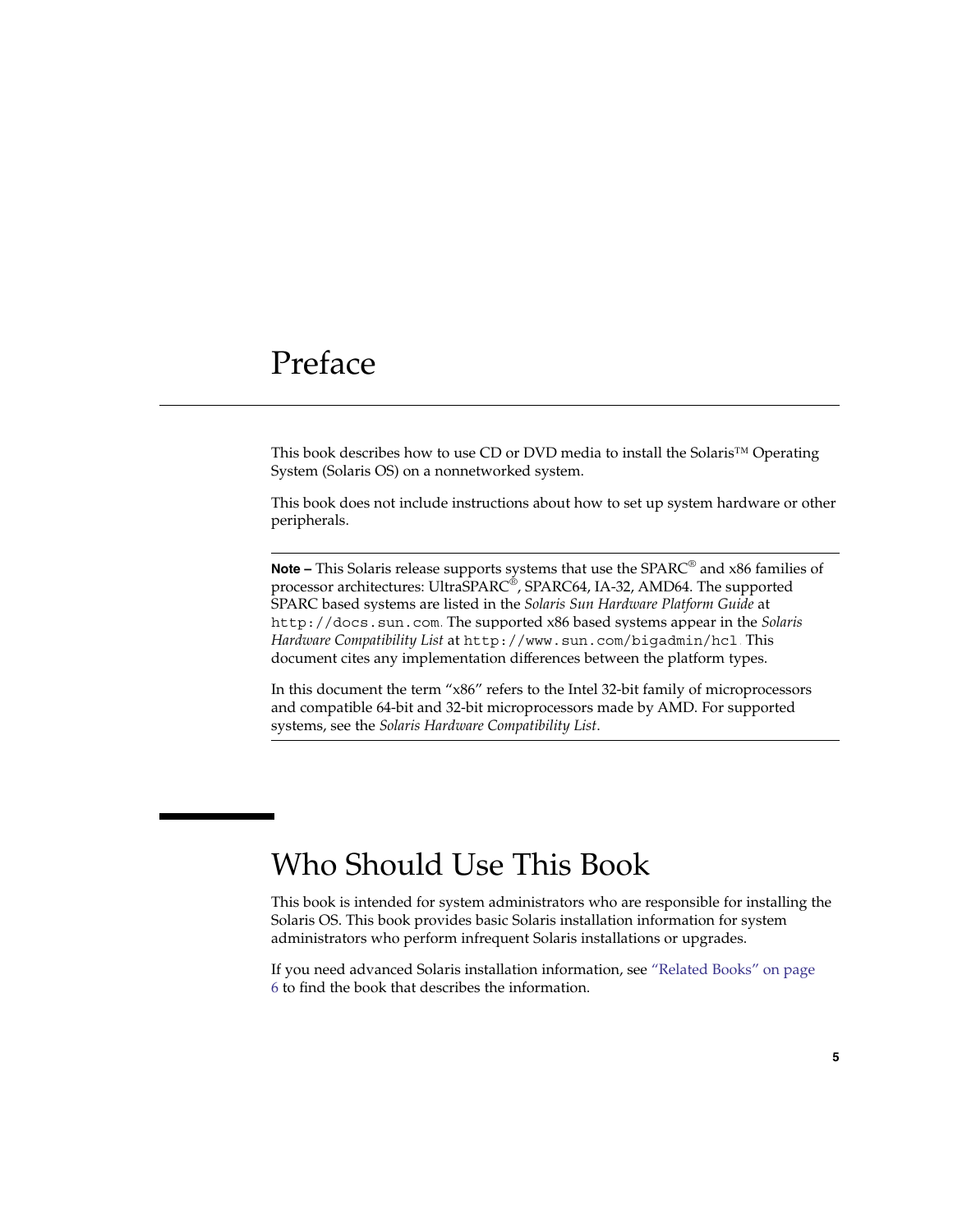# <span id="page-5-0"></span>Related Books

Table P–1 lists related information that you need when you install the Solaris software.

## **TABLE P–1** Related Information

| <b>Information</b>                                                                   | <b>Description</b>                                                                                                                                                                                                                                                                      |
|--------------------------------------------------------------------------------------|-----------------------------------------------------------------------------------------------------------------------------------------------------------------------------------------------------------------------------------------------------------------------------------------|
| Solaris 10 Installation Guide: Network-Based<br><i>Installations</i>                 | This book describes how to perform a remote Solaris<br>installation over a local area network or a wide area network.                                                                                                                                                                   |
| Solaris 10 Installation Guide: Solaris Live Upgrade and<br>Upgrade Planning          | This book describes how to use CD or DVD media to<br>upgrade a system to the Solaris OS. This book also describes<br>how to use the Solaris Live Upgrade feature to create and<br>maintain boot environments, and how to upgrade systems to<br>these boot environments.                 |
| Solaris 10 Installation Guide: Custom JumpStart and<br>Advanced Installations        | This book describes how to create the files and directories<br>necessary to perform an unattended custom JumpStart<br>installation. This book also describes how to create RAID-1<br>volumes during a JumpStart installation.                                                           |
| Solaris 10 Installation Guide: Solaris Flash Archives<br>(Creation and Installation) | This book describes how to create a Solaris Flash archive and<br>deploy the archive over the network to quickly install the<br>Solaris OS. This book also describes how to maintain these<br>archives, and how to quickly update clone systems by using<br>differential Flash archives. |
| System Administration Guide: Devices and File<br>Systems                             | This book describes how to back up system files.                                                                                                                                                                                                                                        |
| Solaris 10 Release Notes                                                             | This book describes any bugs, known problems, software<br>that is being discontinued, and patches that are related to the<br>Solaris release.                                                                                                                                           |
| SPARC: Solaris 10 Sun Hardware Platform Guide on<br>http://docs.sun.com              | This book contains information about supported hardware.                                                                                                                                                                                                                                |
| Solaris 10 Package List                                                              | This book lists and describes the packages in the Solaris 10<br>OS.                                                                                                                                                                                                                     |
| x86: Solaris Hardware Compatibility List                                             | This list contains supported hardware information and<br>device configuration details.                                                                                                                                                                                                  |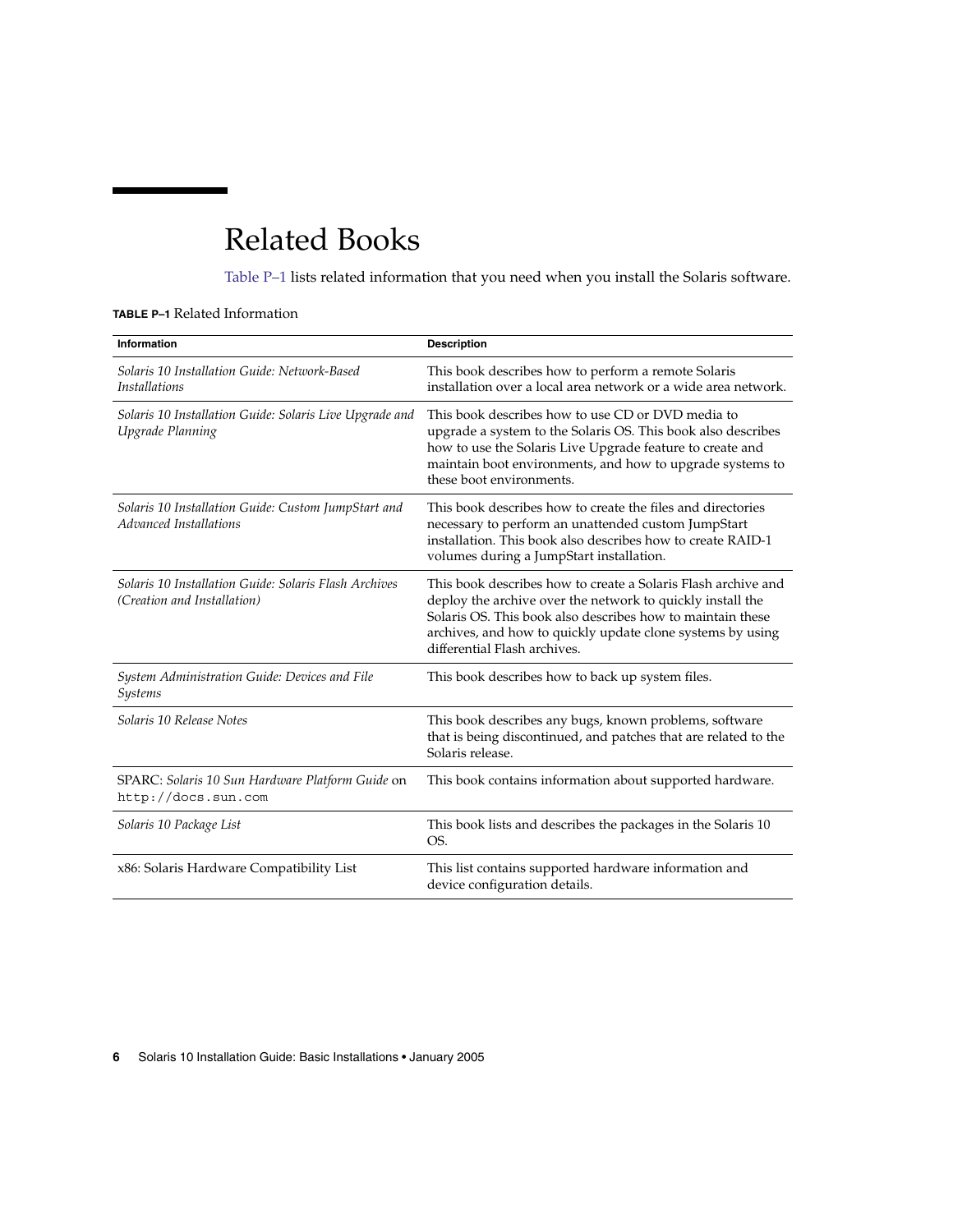# Accessing Sun Documentation Online

The docs.sun.com<sup>SM</sup> Web site enables you to access Sun technical documentation online. You can browse the docs.sun.com archive or search for a specific book title or subject. The URL is <http://docs.sun.com>.

# Ordering Sun Documentation

Sun Microsystems offers select product documentation in print. For a list of documents and how to order them, see "Buy printed documentation" at <http://docs.sun.com>.

# Typographic Conventions

The following table describes the typographic changes that are used in this book.

### **TABLE P–2** Typographic Conventions

| <b>Typeface or Symbol</b> | Meaning                                                                           | <b>Example</b>                                             |
|---------------------------|-----------------------------------------------------------------------------------|------------------------------------------------------------|
| AaBbCc123                 | The names of commands, files, and<br>directories, and onscreen computer<br>output | Edit your . login file.<br>Use $1s$ - a to list all files. |
|                           |                                                                                   | machine name% you have<br>mail.                            |
| AaBbCc123                 | What you type, contrasted with onscreen                                           | machine name% su                                           |
|                           | computer output                                                                   | Password:                                                  |
| AaBbCc123                 | Command-line placeholder: replace with<br>a real name or value                    | The command to remove a file.<br>is rm filename.           |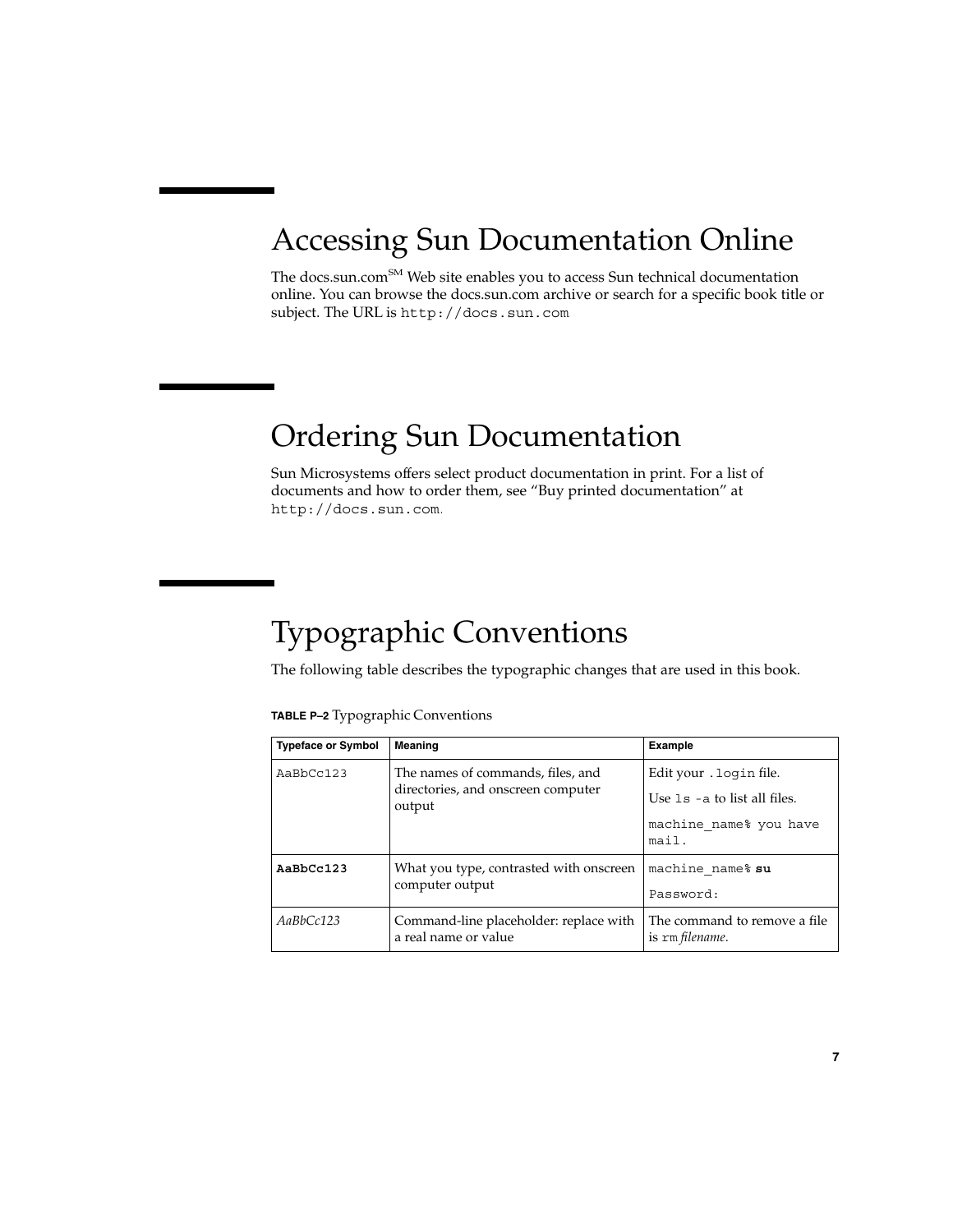| <b>Typeface or Symbol</b> | Meaning                                               | <b>Example</b>                                                                                                                                                                  |
|---------------------------|-------------------------------------------------------|---------------------------------------------------------------------------------------------------------------------------------------------------------------------------------|
| AaBbCc123                 | Book titles, new terms, and terms to be<br>emphasized | Read Chapter 6 in the <i>User's</i><br>Guide.<br>Perform a <i>patch analysis</i> .<br>Do <i>not</i> save the file.<br>[Note that some emphasized]<br>items appear bold online.] |

# Shell Prompts in Command Examples

The following table shows the default system prompt and superuser prompt for the C shell, Bourne shell, and Korn shell.

**TABLE P–3** Shell Prompts

| <b>Shell</b>                                     | Prompt        |
|--------------------------------------------------|---------------|
| C shell prompt                                   | machine name% |
| C shell superuser prompt                         | machine name# |
| Bourne shell and Korn shell prompt               |               |
| Bourne shell and Korn shell superuser prompt   # |               |

# Platform Conventions

The following keyboard and mouse conventions are applicable to SPARC and x86 based systems:

- The key referred to as Return is labeled Enter on some keyboards.
- From left to right on a three-button mouse, the default settings for CDE are SELECT, ADJUST, and MENU. For example, the text says, "Click SELECT" instead of "Click the left mouse button." Otherwise, these keys are referred to as mouse button 1, mouse button 2, and mouse button 3.
- From left to right on a two-button mouse, the default settings are SELECT and MENU. The ADJUST function is obtained by simultaneously pressing SELECT and the Shift key on the keyboard (Shift-SELECT).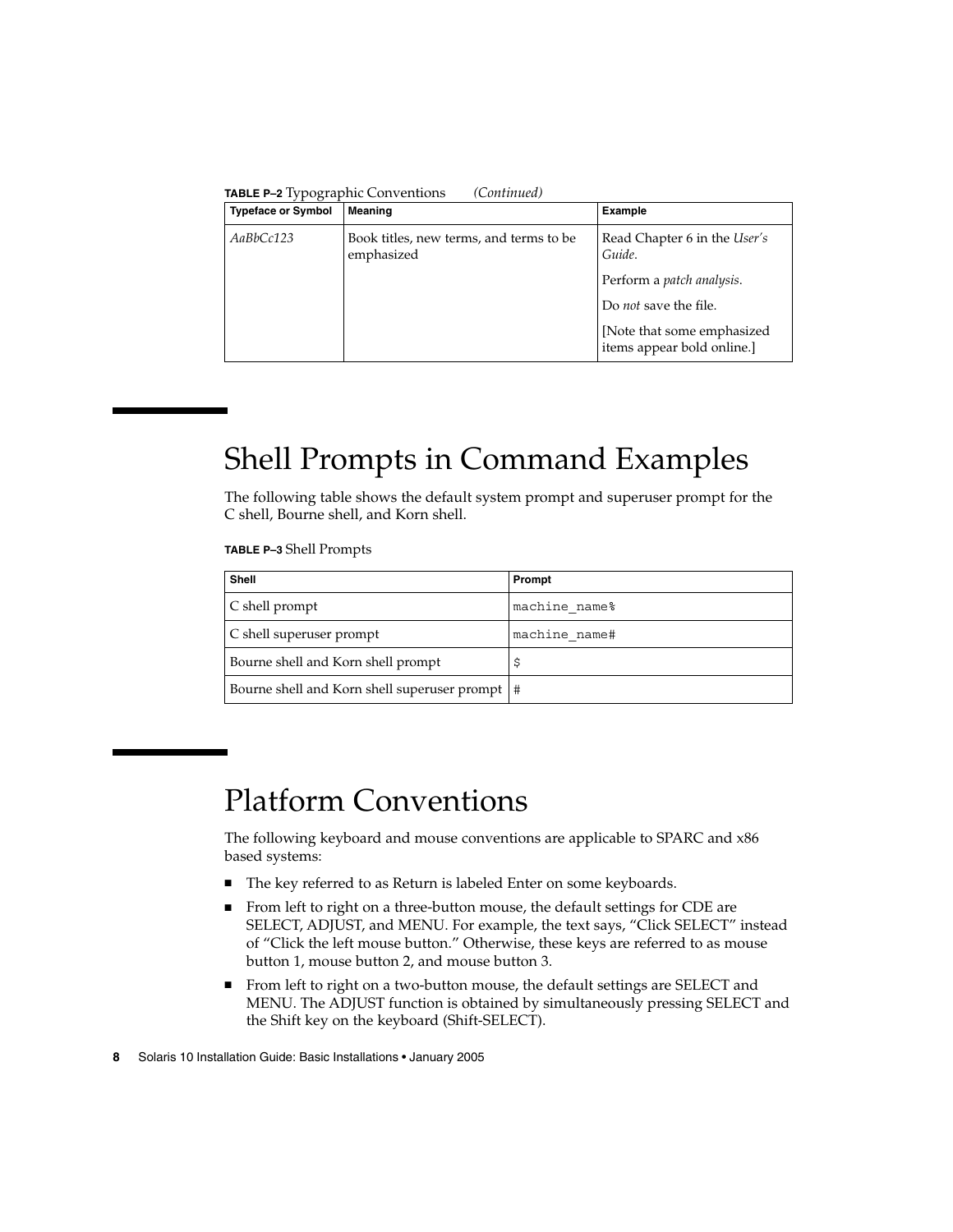## <span id="page-8-0"></span>CHAPTER **1**

# Planning for a Solaris Installation From CD or DVD Media (Tasks)

This chapter provides you with system requirements and planning information to help you install the Solaris OS. This chapter describes the following topics.

- "System Requirements and Recommendations" on page 9
- ["Checklist for Installation"](#page-10-0) on page 11
- ["Where to Find Additional Installation Information"](#page-16-0) on page 17

**Note –** This book uses the term *slice*, but some Solaris documentation and programs might refer to a slice as a partition. To avoid confusion, this book distinguishes between fdisk partitions (which are supported only in Solaris for x86 based systems) and the divisions within the Solaris fdisk partition, which might be called slices or partitions.

# System Requirements and Recommendations

The following table lists basic system requirements to install the Solaris OS.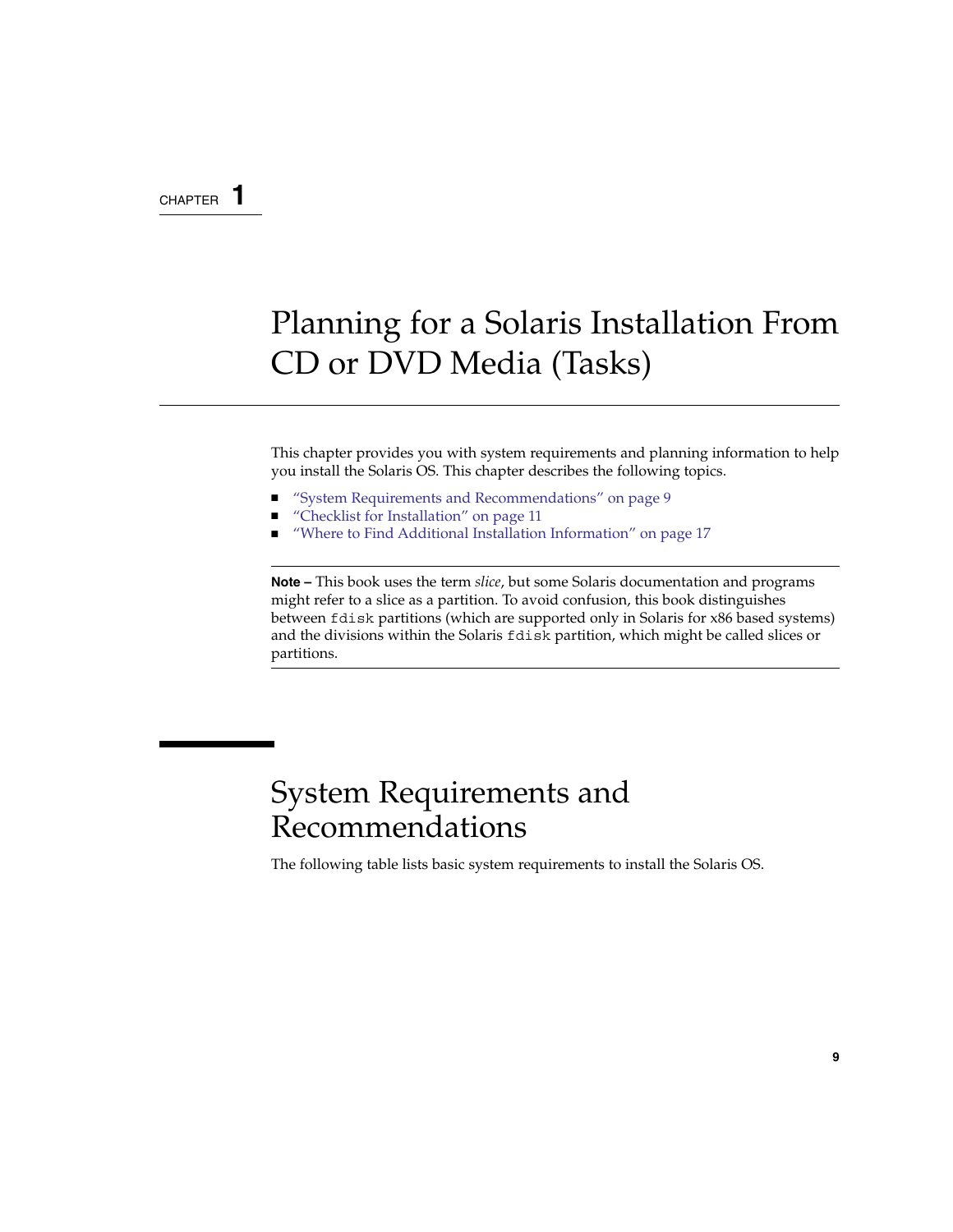<span id="page-9-0"></span>**TABLE 1–1** Memory, Swap, and Processor Recommendations

| System                      | <b>Size</b>                                                                                                                                                                                                                                                                                                                                                                       |
|-----------------------------|-----------------------------------------------------------------------------------------------------------------------------------------------------------------------------------------------------------------------------------------------------------------------------------------------------------------------------------------------------------------------------------|
| Memory to install or        | 256 MB is the recommended size, 64 MB is the minimum size.                                                                                                                                                                                                                                                                                                                        |
| upgrade                     | <b>Note –</b> Some optional installation features are enabled only when<br>sufficient memory is present. For example, if you install from a<br>DVD with insufficient memory, you install through the Solaris<br>installation program's text installer, not through the graphical<br>user interface (GUI). For more information about these memory<br>requirements, see Table 1-2. |
| Swap area                   | 512 Mbytes is the default size.                                                                                                                                                                                                                                                                                                                                                   |
|                             | <b>Note –</b> You might need to customize the swap space. Swap space<br>is based on the size of the system's hard disk.                                                                                                                                                                                                                                                           |
| x86: Processor requirements | SPARC: 200-MHz or faster processor is required.                                                                                                                                                                                                                                                                                                                                   |
|                             | x86: 120-MHz or faster processor is recommended. Hardware<br>floating-point support is required.                                                                                                                                                                                                                                                                                  |

## Solaris Installation Program GUI or Text Installer Requirements

The Solaris installation program on the Solaris 10 Operating System DVD or Solaris 10 Software - 1 CD can be run with a graphical user interface (GUI) or as an interactive text installer in a desktop or console session. For x86 based systems, the Solaris Device Configuration Assistant is included in the Solaris installation program.

- GUI The Solaris installation GUI provides windows, pull-down menus, buttons, scrollbars, and iconic images to enable you to interact with the installation program. The GUI requires a local or remote DVD-ROM or CD-ROM drive or network connection, video adapter, keyboard, monitor, and enough memory. For more information about these memory requirements, see [Table 1–2.](#page-10-0)
- Text installer The Solaris interactive text installer enables you to type information in a terminal or console window to interact with the installation program. You can run the text installer in a desktop session with a windowing environment, or in a console session. The text installer requires a local or remote DVD-ROM or CD-ROM drive or network connection, keyboard, and monitor. You can run the Solaris installation text installer with the tip command. For more information, see the man page,  $\tt tip(1)$ .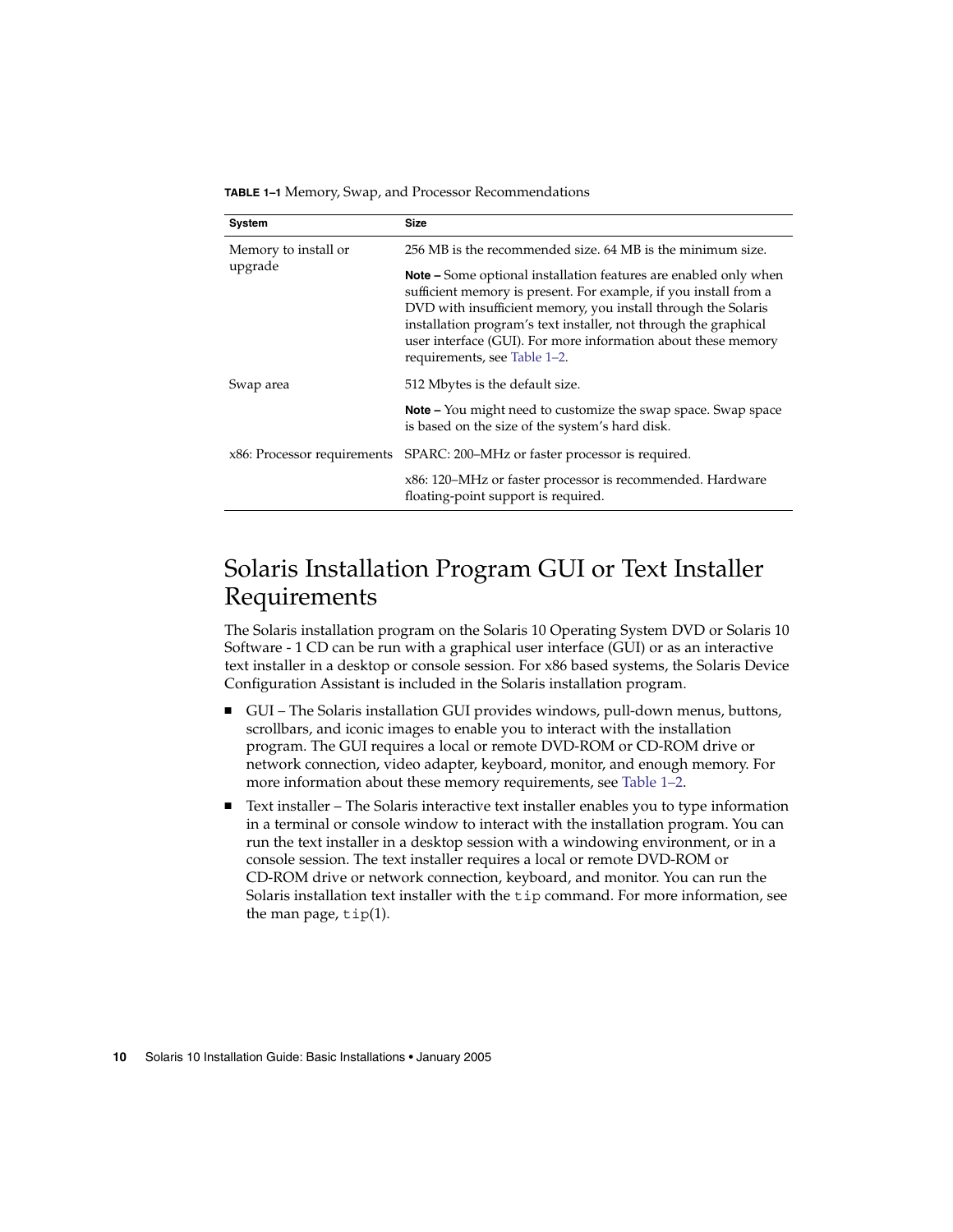<span id="page-10-0"></span>You can choose to install the software with a GUI or with or without a windowing environment. If there is sufficient memory, the GUI is displayed by default. Other environments are displayed by default if memory is insufficient for the GUI. You can override defaults with the nowin or text boot options. But, you are limited by the amount of memory in your system or by installing remotely. Also if the Solaris installation program does not detect a video adapter, it automatically displays in a console-based environment. Table 1–2 describes these environments and lists memory requirements for displaying them.

| Memory                          | <b>Type of</b><br>Installation | <b>Description</b>                                                                                                                                                                                             | Windowing<br><b>Environment</b> |
|---------------------------------|--------------------------------|----------------------------------------------------------------------------------------------------------------------------------------------------------------------------------------------------------------|---------------------------------|
| 64–127 MB                       | Console-based                  | Contains no graphics and no windowing<br>environment. If no video adapter is detected,<br>the installer displays a console-based<br>environment.                                                               |                                 |
|                                 |                                | If you are installing remotely through a tip<br>line or using the nowin boot option, you are<br>limited to the console-based installation.                                                                     |                                 |
|                                 | 128-383 MB Console-based       | Contains no graphics, but provides a window $X$<br>and the ability to open other windows.<br>Requires a local or remote DVD-ROM or<br>CD-ROM drive or network connection, video<br>adapter, keyboard, monitor. |                                 |
|                                 |                                | If you install by using the text boot option<br>and have enough memory, you are installing<br>in a windowing environment.                                                                                      |                                 |
| 384 MB and GUI-based<br>greater |                                | Provides windows, pull-down menus,<br>buttons, scrollbars, and iconic images. A GUI<br>requires a local or remote DVD-ROM or<br>CD-ROM drive or network connection, video<br>adapter, keyboard, monitor.       | X                               |

**TABLE 1–2** Memory Requirements for Display Options

You can also specify the installer you want to use during the installation by entering a selection or special command at a prompt. For instructions, see the procedures in [Chapter 2.](#page-18-0)

# Checklist for Installation

Use the following checklist to gather the information that you need to install the Solaris OS. You do not need to gather all of the information that is requested on the checklist. You only need to collect the information that applies to your system.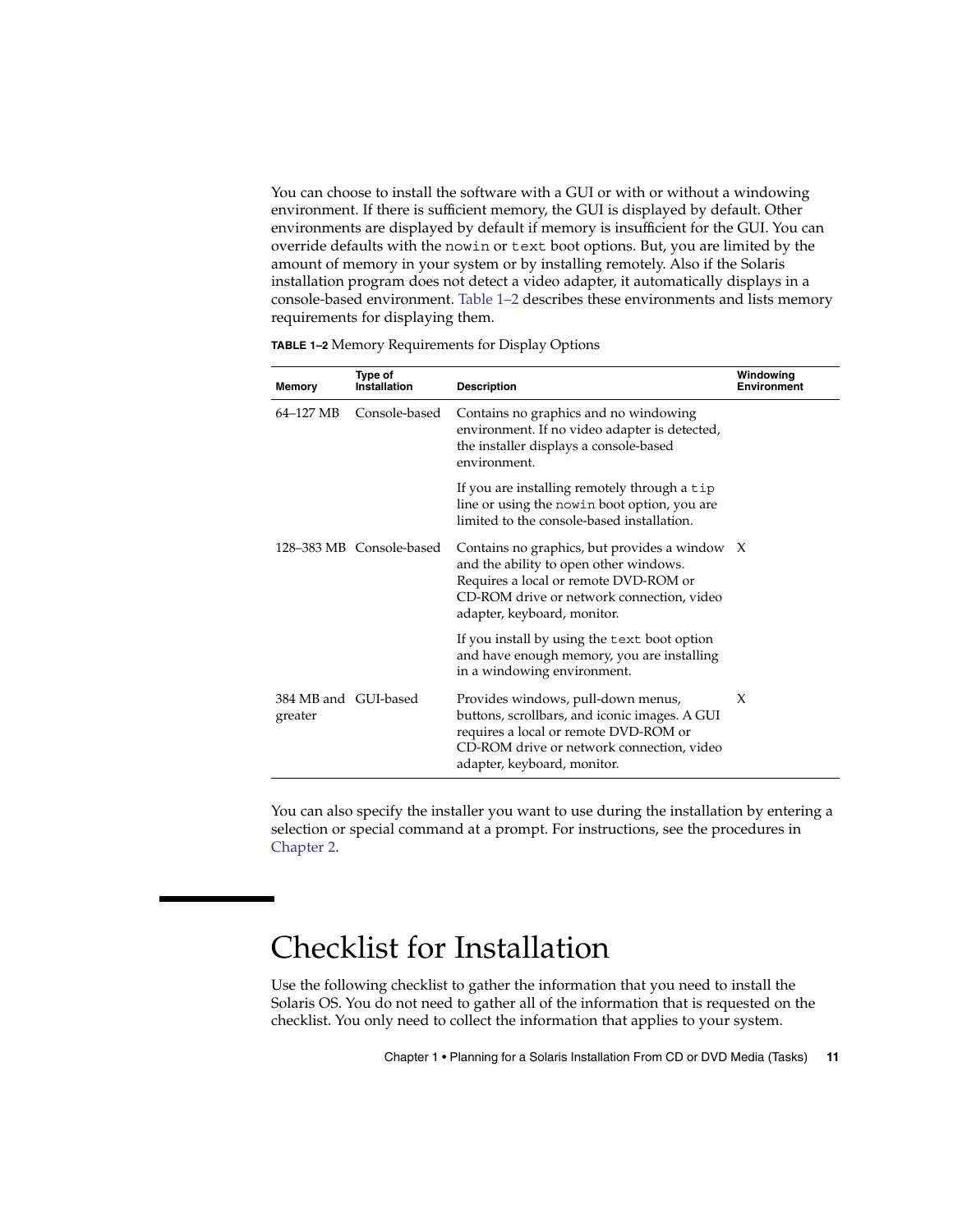Use this checklist if you are performing an initial installation. If you are upgrading your system, see "Checklist for Upgrading" in *Solaris 10 Installation Guide: Solaris Live Upgrade and Upgrade Planning*.

<span id="page-11-0"></span>**TABLE 1–3** Installation Checklist

| Information for Installation |                   | <b>Description or Example</b>                                                                         | Answer - Defaults are<br>noted with and asterisk (*) |
|------------------------------|-------------------|-------------------------------------------------------------------------------------------------------|------------------------------------------------------|
| Network connection           |                   | Is the system connected to a network?                                                                 | Networked<br>Nonnetworked*                           |
| <b>DHCP</b>                  |                   | Can the system use Dynamic Host Configuration<br>Protocol (DHCP) to configure its network interfaces? | Yes/No <sup>*</sup>                                  |
| If you are<br>not using      | <b>IP</b> Address | If you are not using DHCP, supply the IP address for the<br>system.                                   |                                                      |
| DHCP, note<br>the network    |                   | Example: 172.31.255.255                                                                               |                                                      |
| address.                     |                   | To find this information on a running system, type the<br>following command.                          |                                                      |
|                              |                   | # ypmatch host-name hosts                                                                             |                                                      |
|                              | Subnet            | If you are not using DHCP, is the system part of a<br>subnet?                                         | 255.255.255.0*                                       |
|                              |                   | If yes, what is the netmask of the subnet?                                                            |                                                      |
|                              |                   | Example: 255.255.255.0                                                                                |                                                      |
|                              |                   | To find this information on a running system, type the<br>following command.                          |                                                      |
|                              |                   | # more /etc/netmasks                                                                                  |                                                      |
|                              | IP <sub>v6</sub>  | Do you want to enable IPv6 on this machine?                                                           | $Yes/No*$                                            |
| <b>Host Name</b>             |                   | Host name that you choose for the system.                                                             |                                                      |
|                              |                   | To find this information on a running system, type the<br>following command.                          |                                                      |
|                              |                   | # uname -n                                                                                            |                                                      |
| Kerberos                     |                   | Do you want to configure Kerberos security on this<br>machine?                                        | $Yes/No*$                                            |
|                              |                   | If yes, gather this information:                                                                      |                                                      |
|                              |                   | Default Realm:                                                                                        |                                                      |
|                              |                   | <b>Administration Server:</b>                                                                         |                                                      |
|                              |                   | First KDC:                                                                                            |                                                      |
|                              |                   | (Optional) Additional KDCs:                                                                           |                                                      |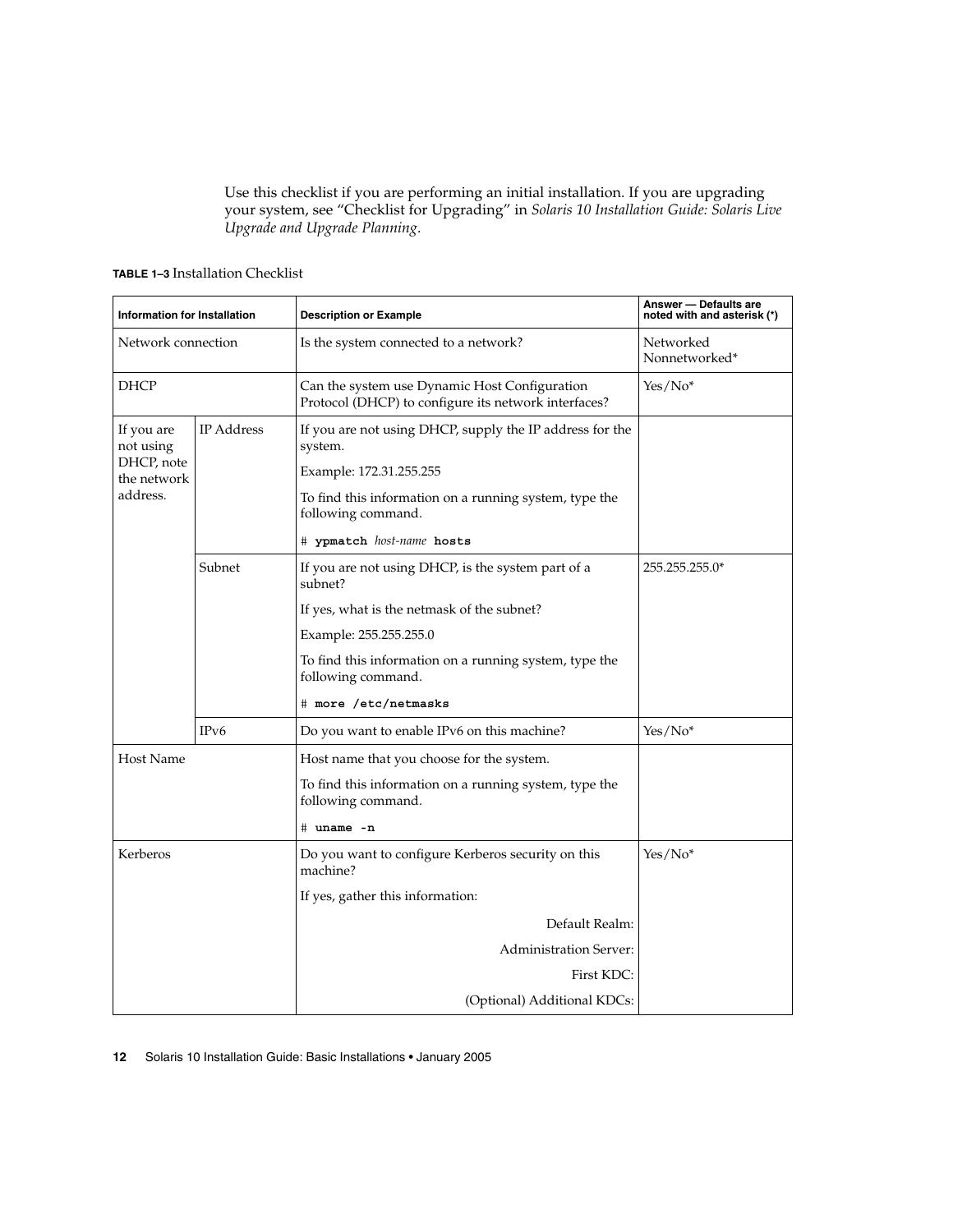<span id="page-12-0"></span>

| <b>ADLE 1-3 INSTANTATION CHECKIIST</b><br><b>Information for Installation</b> |              | $\sqrt{2}$<br><b>Description or Example</b>                                                                                     | Answer - Defaults are<br>noted with and asterisk (*) |
|-------------------------------------------------------------------------------|--------------|---------------------------------------------------------------------------------------------------------------------------------|------------------------------------------------------|
| If the                                                                        | Name Service | Which name service should this system use?                                                                                      | NIS+/NIS/DNS/                                        |
| system uses<br>a name<br>service,                                             |              | To find this information on a running system, type the<br>following command.                                                    | LDAP/None*                                           |
| provide the                                                                   |              | # cat /etc/nsswitch.conf                                                                                                        |                                                      |
| following<br>information.                                                     | Domain Name  | Provide the name of the domain in which the system<br>resides.                                                                  |                                                      |
|                                                                               |              | To find this information on a running system, type the<br>following command.                                                    |                                                      |
|                                                                               |              | # domainname                                                                                                                    |                                                      |
|                                                                               | NIS+ and NIS | Do you want to specify a name server or let the<br>installation program find one?                                               | Specify One/Find One*                                |
|                                                                               |              | If you want to specify a name server, provide the<br>following information.                                                     |                                                      |
|                                                                               |              | Server's host name:                                                                                                             |                                                      |
|                                                                               |              | To display the server's host name, type the following<br>command.                                                               |                                                      |
|                                                                               |              | # ypwhich                                                                                                                       |                                                      |
|                                                                               |              | Server's IP Address:                                                                                                            |                                                      |
|                                                                               |              | To display the server's IP address, type the following<br>command.                                                              |                                                      |
|                                                                               |              | # nismatch nameserver-name hosts.org dir                                                                                        |                                                      |
|                                                                               | <b>DNS</b>   | Provide IP addresses for the DNS server. You must enter<br>at least one IP address, but you can enter up to three<br>addresses. |                                                      |
|                                                                               |              | Server's IP Address(es):                                                                                                        |                                                      |
|                                                                               |              | To display the server's IP address, type the following<br>command.                                                              |                                                      |
|                                                                               |              | # getent ipnodes dns                                                                                                            |                                                      |
|                                                                               |              | You can enter a list of domains to search when a DNS<br>query is made.                                                          |                                                      |
|                                                                               |              | Search Domain:                                                                                                                  |                                                      |
|                                                                               |              | Search Domain:                                                                                                                  |                                                      |
|                                                                               |              | Search Domain:                                                                                                                  |                                                      |

Chapter 1 • Planning for a Solaris Installation From CD or DVD Media (Tasks) **13**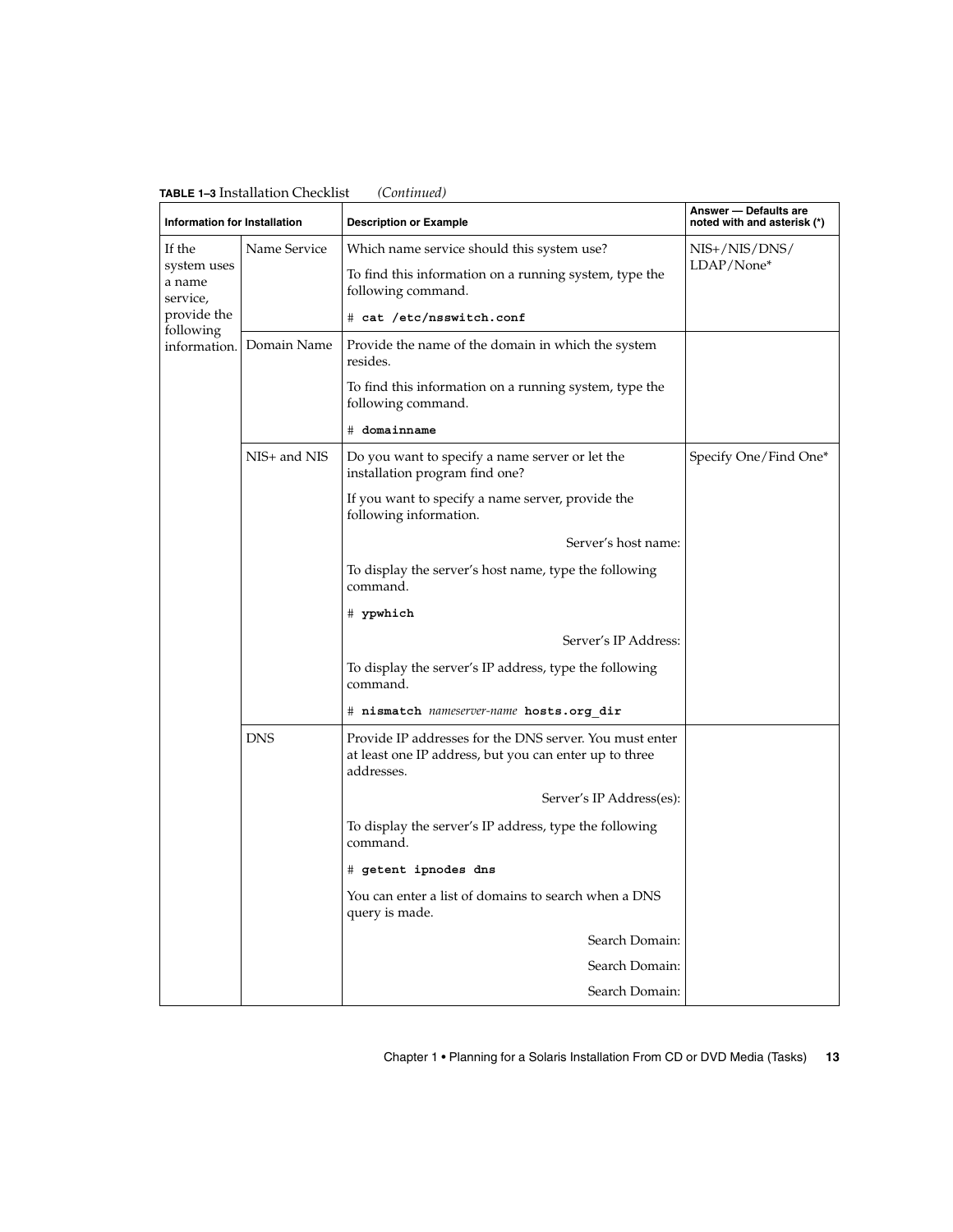| Information for Installation |             | <b>Description or Example</b>                                                                                                                                                                                                                                                                                                                                                                                                                                                                                                                                                                                                                                                                                                                                               | Answer - Defaults are<br>noted with and asterisk (*) |
|------------------------------|-------------|-----------------------------------------------------------------------------------------------------------------------------------------------------------------------------------------------------------------------------------------------------------------------------------------------------------------------------------------------------------------------------------------------------------------------------------------------------------------------------------------------------------------------------------------------------------------------------------------------------------------------------------------------------------------------------------------------------------------------------------------------------------------------------|------------------------------------------------------|
|                              | <b>LDAP</b> | Provide the following information about your LDAP<br>profile.                                                                                                                                                                                                                                                                                                                                                                                                                                                                                                                                                                                                                                                                                                               |                                                      |
|                              |             | Profile Name:                                                                                                                                                                                                                                                                                                                                                                                                                                                                                                                                                                                                                                                                                                                                                               |                                                      |
|                              |             | Profile Server:                                                                                                                                                                                                                                                                                                                                                                                                                                                                                                                                                                                                                                                                                                                                                             |                                                      |
|                              |             | If you specify a proxy credential level in your LDAP<br>profile, gather this information.                                                                                                                                                                                                                                                                                                                                                                                                                                                                                                                                                                                                                                                                                   |                                                      |
|                              |             | Proxy-Bind Distinguished Name:                                                                                                                                                                                                                                                                                                                                                                                                                                                                                                                                                                                                                                                                                                                                              |                                                      |
|                              |             | Proxy-Bind Password:                                                                                                                                                                                                                                                                                                                                                                                                                                                                                                                                                                                                                                                                                                                                                        |                                                      |
| Default Route                |             | Do you want to specify a default route IP address or let<br>the Solaris installation program find one?                                                                                                                                                                                                                                                                                                                                                                                                                                                                                                                                                                                                                                                                      | Specify One/Detect<br>One/None*                      |
|                              |             | The default route provides a bridge that forwards traffic<br>between two physical networks. An IP address is a<br>unique number that identifies each host on a network.                                                                                                                                                                                                                                                                                                                                                                                                                                                                                                                                                                                                     |                                                      |
|                              |             | You have the following choices:<br>You can specify the IP address. An<br>/etc/defaultrouter file is created with the<br>specified IP address. When the system is rebooted,<br>the specified IP address becomes the default route.<br>You can let the Solaris installation program detect an<br>ш<br>IP address. However, the system must be on a<br>subnet that has a router that advertises itself by<br>using the ICMP router discovery protocol. If you are<br>using the command-line interface, the software<br>detects an IP address when the system is booted.<br>You can choose None if you do not have a router or<br>ш<br>do not want the software to detect an IP address at<br>this time. The software automatically tries to detect<br>an IP address on reboot. |                                                      |
| Time Zone                    |             | How do you want to specify your default time zone?                                                                                                                                                                                                                                                                                                                                                                                                                                                                                                                                                                                                                                                                                                                          | Geographic Region*<br>Offset From GMT                |
|                              |             |                                                                                                                                                                                                                                                                                                                                                                                                                                                                                                                                                                                                                                                                                                                                                                             | Time Zone File                                       |
| Root Password                |             | Provide the root password for the system.                                                                                                                                                                                                                                                                                                                                                                                                                                                                                                                                                                                                                                                                                                                                   |                                                      |

<span id="page-13-0"></span>**TABLE 1–3** Installation Checklist *(Continued)*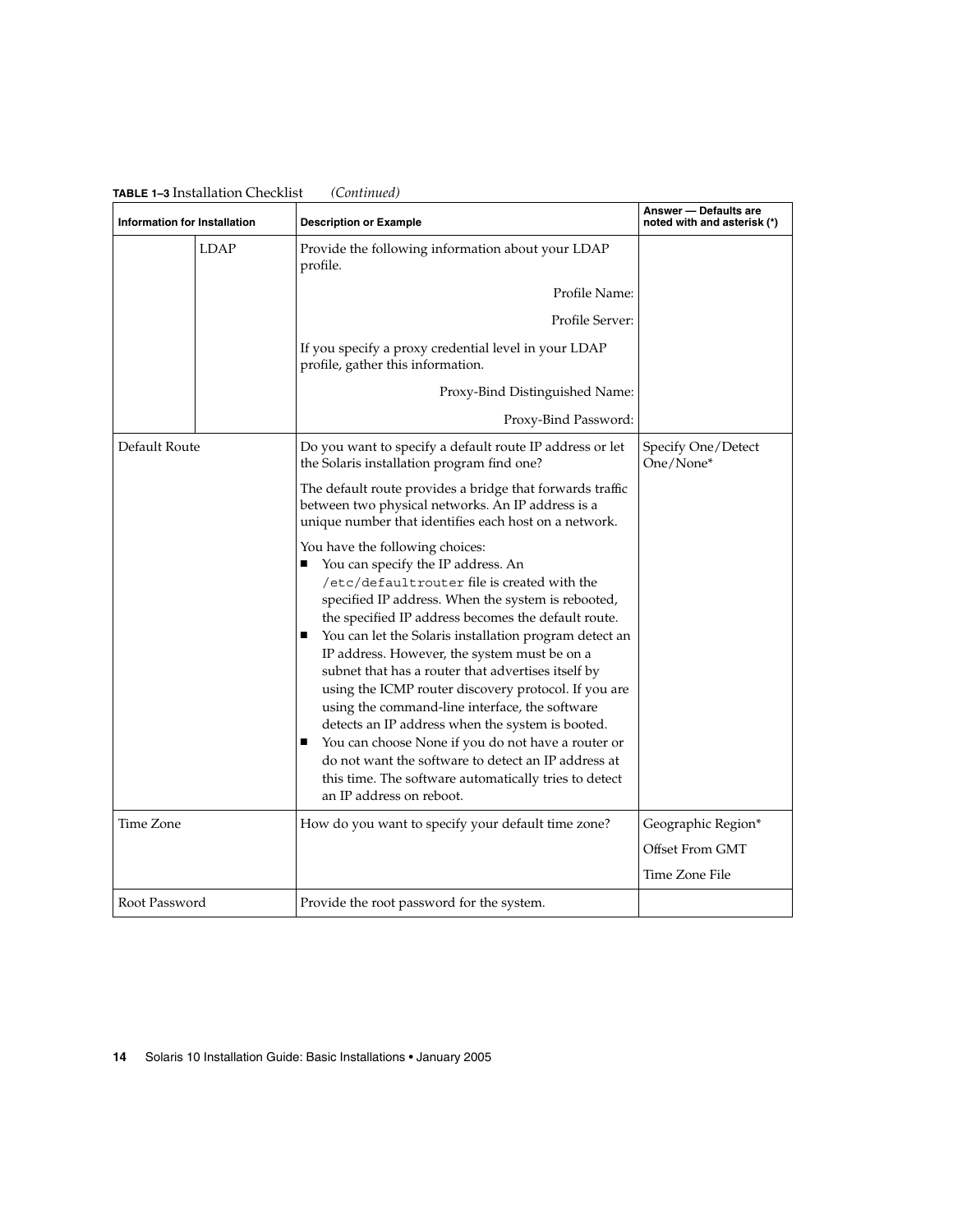<span id="page-14-0"></span>

| Information for Installation                                                                            | <b>Description or Example</b>                                                                                                                                                                                                                                                                                                                                                                                                                                                                                                    | Answer - Defaults are<br>noted with and asterisk (*) |  |
|---------------------------------------------------------------------------------------------------------|----------------------------------------------------------------------------------------------------------------------------------------------------------------------------------------------------------------------------------------------------------------------------------------------------------------------------------------------------------------------------------------------------------------------------------------------------------------------------------------------------------------------------------|------------------------------------------------------|--|
| Default or Custom Install                                                                               | Do you want to perform a default installation, or<br>customize the installation?<br>Select Default installation to format the entire hard<br>п<br>disk and install a preselected set of software,<br>including Sun Java Enterprise System.<br>For information about Sun Java Enterprise System<br>software configuration, see Sun Java Enterprise System<br>Technical Overview on http://docs.sun.com.<br>Select Custom installation to modify the hard disk<br>■<br>layout and select the software that you want to<br>install. | Default<br>installation*/Custom<br>installation      |  |
|                                                                                                         | <b>Note –</b> The text installer does not prompt you to select a<br>Default or Custom Installation. To perform a default<br>installation, accept the default values that are provided<br>in the text installer. To perform a custom installation,<br>edit the values in the text installer screens.                                                                                                                                                                                                                              |                                                      |  |
| Locales                                                                                                 | For which geographic regions do you want to install<br>support?                                                                                                                                                                                                                                                                                                                                                                                                                                                                  |                                                      |  |
| <b>SPARC: Power Management</b><br>(available only on SPARC<br>systems that support Power<br>Management) | Do you want to use Power Management?<br>Note - If your system uses Energy Star version 3 or later,<br>you are not prompted for this information.                                                                                                                                                                                                                                                                                                                                                                                 | $Yes*/No$                                            |  |
| Proxy Server Configuration                                                                              | Do you have a direct connection to the Internet or do<br>you need to use a proxy server to gain access to the<br>Internet?<br>If you use a proxy server, provide the following<br>information.                                                                                                                                                                                                                                                                                                                                   | Direct<br>Connection*/Proxy<br>Server                |  |
|                                                                                                         | Host:                                                                                                                                                                                                                                                                                                                                                                                                                                                                                                                            |                                                      |  |
|                                                                                                         | Port:                                                                                                                                                                                                                                                                                                                                                                                                                                                                                                                            |                                                      |  |
| Automatic Reboot or                                                                                     | Reboot automatically after software installation?                                                                                                                                                                                                                                                                                                                                                                                                                                                                                | $Yes*/No$                                            |  |
| CD/DVD Ejection                                                                                         | Eject CD/DVD automatically after software installation?                                                                                                                                                                                                                                                                                                                                                                                                                                                                          | $Yes*/No$                                            |  |
| Software Group                                                                                          | Which Solaris Software Group do you want to install?                                                                                                                                                                                                                                                                                                                                                                                                                                                                             | <b>Entire Plus OEM</b>                               |  |
|                                                                                                         | For detailed descriptions of these software groups, see                                                                                                                                                                                                                                                                                                                                                                                                                                                                          | Entire*                                              |  |
|                                                                                                         | "Disk Space Recommendations for Software Groups" in<br>Solaris 10 Installation Guide: Custom JumpStart and                                                                                                                                                                                                                                                                                                                                                                                                                       | Developer                                            |  |
|                                                                                                         | Advanced Installations.                                                                                                                                                                                                                                                                                                                                                                                                                                                                                                          | End User                                             |  |
|                                                                                                         |                                                                                                                                                                                                                                                                                                                                                                                                                                                                                                                                  | Core                                                 |  |
|                                                                                                         |                                                                                                                                                                                                                                                                                                                                                                                                                                                                                                                                  | <b>Reduced Networking</b>                            |  |

Chapter 1 • Planning for a Solaris Installation From CD or DVD Media (Tasks) **15**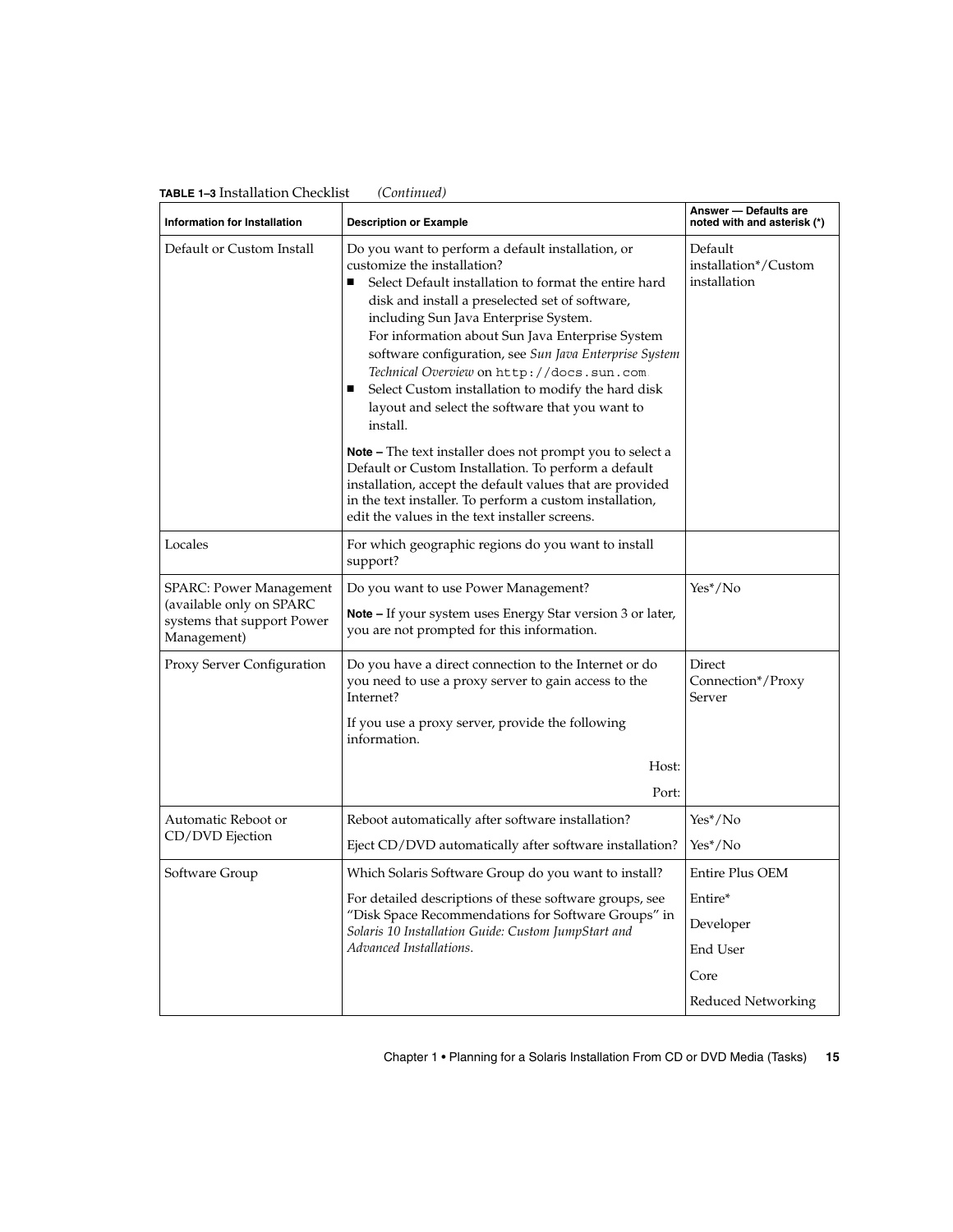| Information for Installation | <b>Description or Example</b>                                                                                                                                                                                                                                                                                                                                                                                                                                        | Answer - Defaults are<br>noted with and asterisk (*) |  |
|------------------------------|----------------------------------------------------------------------------------------------------------------------------------------------------------------------------------------------------------------------------------------------------------------------------------------------------------------------------------------------------------------------------------------------------------------------------------------------------------------------|------------------------------------------------------|--|
| Custom Package Selection     | Do you want to add or remove software packages from<br>the Solaris Software Group that you install?                                                                                                                                                                                                                                                                                                                                                                  |                                                      |  |
|                              | <b>Note</b> – When you select which packages to add or<br>remove, you need to know about software dependencies<br>and how Solaris software is packaged.                                                                                                                                                                                                                                                                                                              |                                                      |  |
| <b>Select Disks</b>          | On which disks do you want to install the Solaris<br>software?                                                                                                                                                                                                                                                                                                                                                                                                       |                                                      |  |
|                              | Example: c0t0d0                                                                                                                                                                                                                                                                                                                                                                                                                                                      |                                                      |  |
| x86: fdisk Partitioning      | Do you want to create, delete, or modify a Solaris fdisk<br>partition?                                                                                                                                                                                                                                                                                                                                                                                               |                                                      |  |
|                              | Each disk that is selected for file system layout must<br>have a Solaris f disk partition. Only one x86 Boot<br>partition is allowed per system.                                                                                                                                                                                                                                                                                                                     |                                                      |  |
|                              | For planning information for your x86 partitions, see<br>"Partitioning Recommendations" in Solaris 10 Installation<br>Guide: Custom JumpStart and Advanced Installations.                                                                                                                                                                                                                                                                                            |                                                      |  |
|                              | If your system currently has a diagnostic or service<br>partition, the Solaris installation program preserves the<br>service partition by default. If you do not want to<br>preserve the service partition, you must customize the<br>fdisk partitions. For more information about<br>preserving a service partition, see "Default Boot-Disk"<br>Partition Layout Preserves the Service Partition" in<br>Solaris 10 Installation Guide: Network-Based Installations. |                                                      |  |
|                              | Select disks for fdisk partition customization?                                                                                                                                                                                                                                                                                                                                                                                                                      | $Yes/No*$                                            |  |
|                              | Customize fdisk partitions?                                                                                                                                                                                                                                                                                                                                                                                                                                          | Yes/No*                                              |  |
| Preserve Data                | Do you want to preserve any data that exists on the<br>disks where you are installing the Solaris software?                                                                                                                                                                                                                                                                                                                                                          | Yes/No*                                              |  |
| Auto-layout File Systems     | Do you want the installation program to automatically<br>lay out file systems on your disks?                                                                                                                                                                                                                                                                                                                                                                         | Yes*/No                                              |  |
|                              | If yes, which file systems should be used for<br>auto-layout?                                                                                                                                                                                                                                                                                                                                                                                                        |                                                      |  |
|                              | Example: /, /opt, /var                                                                                                                                                                                                                                                                                                                                                                                                                                               |                                                      |  |
|                              | If no, you must provide configuration information for<br>the file system.                                                                                                                                                                                                                                                                                                                                                                                            |                                                      |  |

<span id="page-15-0"></span>**TABLE 1–3** Installation Checklist *(Continued)*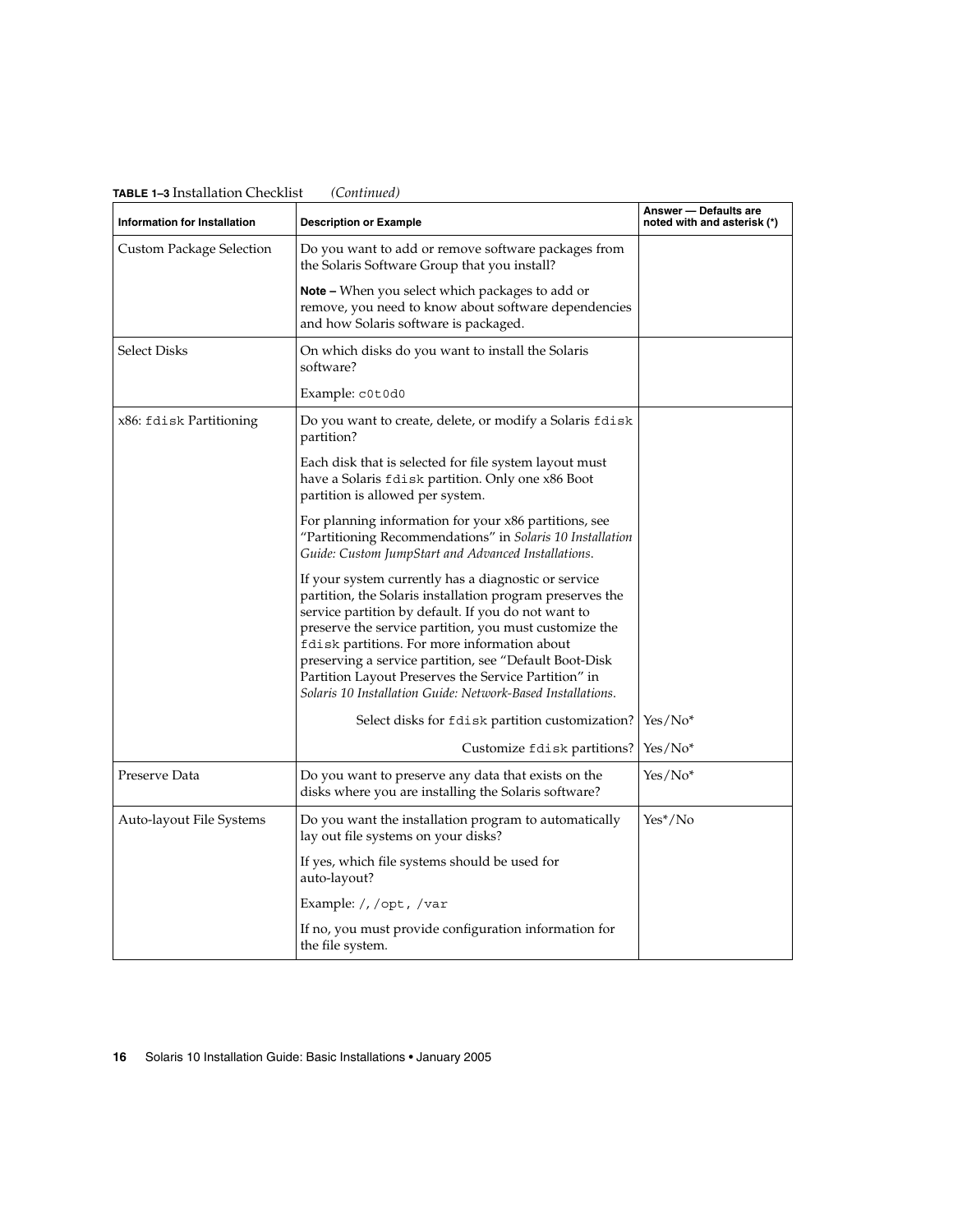| <b>Information for Installation</b>                                        | <b>Description or Example</b>                                                                                                                                                                                                                                                                                                                                                                                                                                                                                                                                    | Answer - Defaults are<br>noted with and asterisk (*) |
|----------------------------------------------------------------------------|------------------------------------------------------------------------------------------------------------------------------------------------------------------------------------------------------------------------------------------------------------------------------------------------------------------------------------------------------------------------------------------------------------------------------------------------------------------------------------------------------------------------------------------------------------------|------------------------------------------------------|
| Mount Remote File Systems                                                  | Does this system need to access software on another file<br>system?                                                                                                                                                                                                                                                                                                                                                                                                                                                                                              | $Yes/No*$                                            |
|                                                                            | If yes, provide the following information about the<br>remote file system.                                                                                                                                                                                                                                                                                                                                                                                                                                                                                       |                                                      |
|                                                                            | Server:                                                                                                                                                                                                                                                                                                                                                                                                                                                                                                                                                          |                                                      |
|                                                                            | IP Address:                                                                                                                                                                                                                                                                                                                                                                                                                                                                                                                                                      |                                                      |
|                                                                            | Remote File System:                                                                                                                                                                                                                                                                                                                                                                                                                                                                                                                                              |                                                      |
|                                                                            | Local Mount Point:                                                                                                                                                                                                                                                                                                                                                                                                                                                                                                                                               |                                                      |
| If you are installing through<br>a tip line, follow these<br>instructions. | Ensure that your window display is at least 80 columns<br>wide and 24 rows long. For more information, see<br>$tip(1)$ .                                                                                                                                                                                                                                                                                                                                                                                                                                         |                                                      |
|                                                                            | To determine the current dimensions of your tip<br>window, use the stty command. For more information,<br>see the man page, $stty(1)$ .                                                                                                                                                                                                                                                                                                                                                                                                                          |                                                      |
| Check your Ethernet<br>connection.                                         | If the system is part of a network, verify that an Ethernet<br>connector or similar network adapter is connected to<br>your system.                                                                                                                                                                                                                                                                                                                                                                                                                              |                                                      |
| Review the planning chapter<br>and other relevant<br>documentation.        | Review the entire planning chapter or specific<br>ш<br>sections in "System Requirements and<br>Recommendations" on page 9.<br>Review the Solaris 10 Release Notes on<br>п<br>http://docs.sun.com and vendor release notes<br>to ensure that the software you use is supported in<br>the new Solaris release.<br>Review the Solaris 10 Sun Hardware Platform Guide to<br>ш<br>ensure that your hardware is supported.<br>Review the documentation that accompanied your<br>system to ensure that your system and devices are<br>supported by the Solaris release. |                                                      |

## <span id="page-16-0"></span>**TABLE 1–3** Installation Checklist *(Continued)*

# Where to Find Additional Installation Information

For additional information about requirements and recommendations for installing the Solaris OS, see the following documents.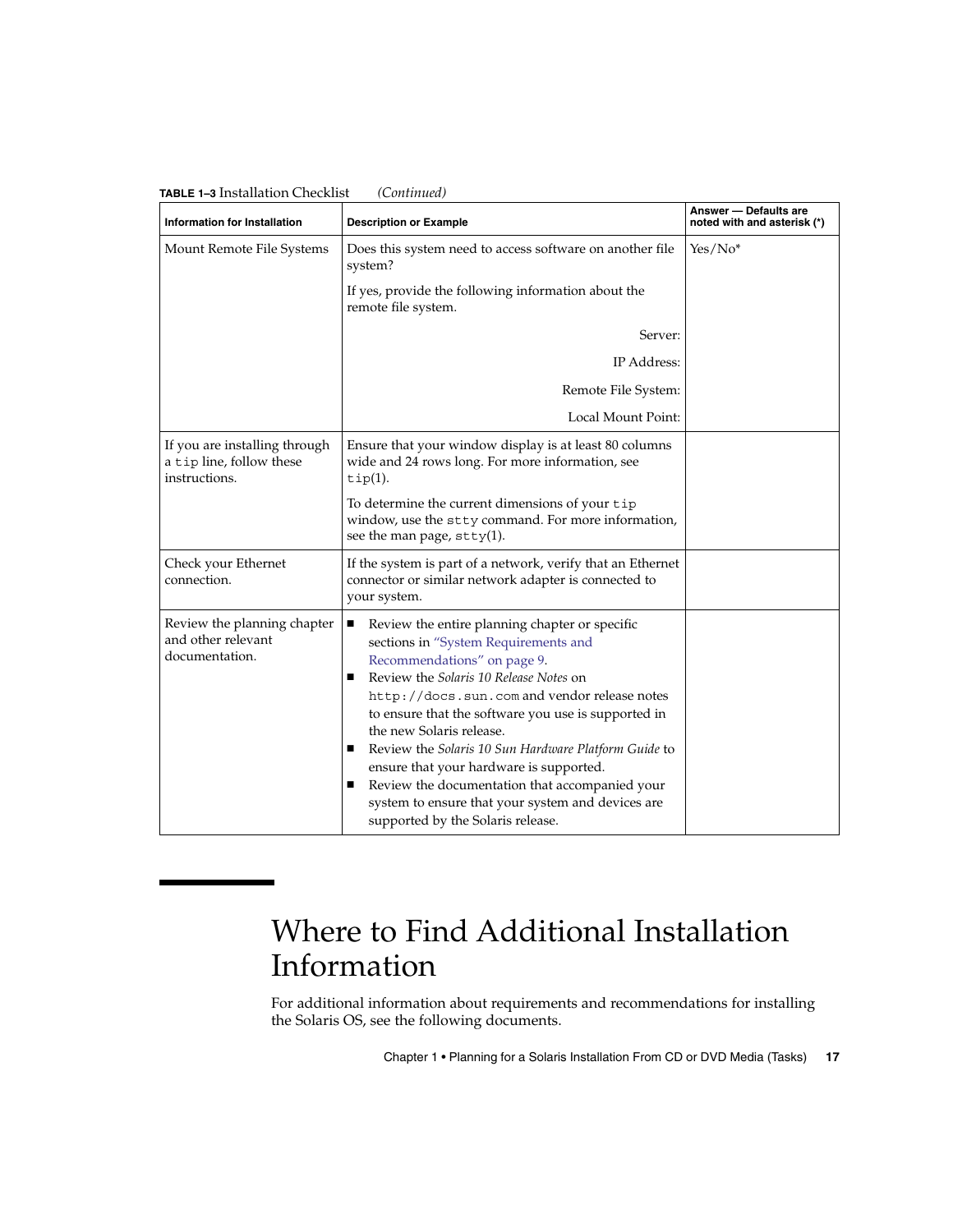- For disk space guidelines and recommendations, see "Allocating Disk and Swap Space" in *Solaris 10 Installation Guide: Custom JumpStart and Advanced Installations*.
- For additional requirements and recommendations for upgrading to the Solaris OS, see "Upgrade" in *Solaris 10 Installation Guide: Solaris Live Upgrade and Upgrade Planning*.
- For information about working with x86 partitions during your installation, see "Partitioning Recommendations" in *Solaris 10 Installation Guide: Custom JumpStart and Advanced Installations*.
- For a road map of the overall installation process, see "Task Map: Installing or Upgrading the Solaris Software" in *Solaris 10 Installation Guide: Custom JumpStart and Advanced Installations*.

These documents are available at <http://docs.sun.com>.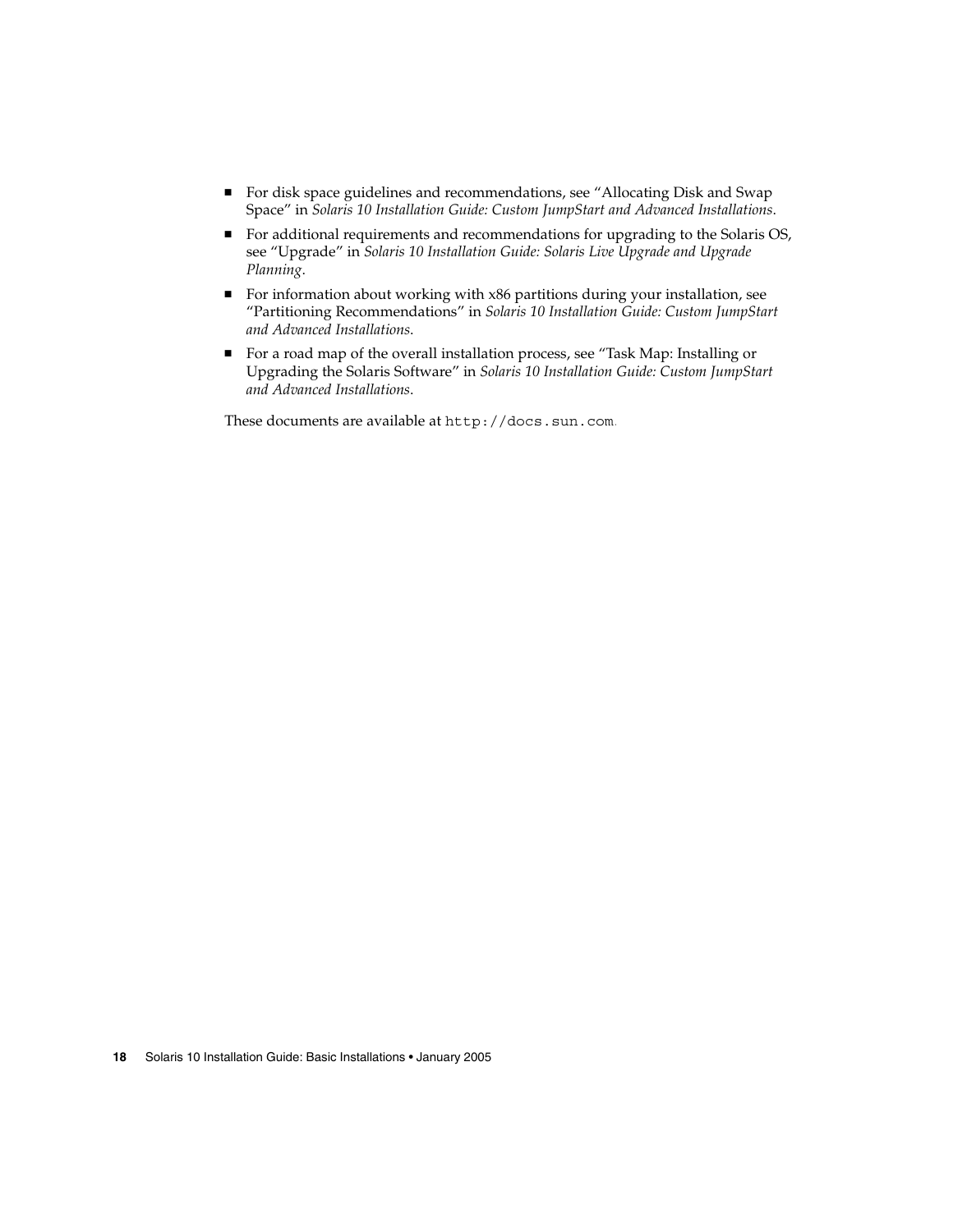## <span id="page-18-0"></span>CHAPTER **2**

# Installing With the Solaris Installation Program (Tasks)

This chapter explains how to use the Solaris installation program on the Solaris 10 Operating System DVD or Solaris 10 Software - 1 CD to install or upgrade Solaris software.

This chapter contains the following topics:

- "SPARC: Performing an Installation or Upgrade With the Solaris Installation Program" on page 19
- ["x86: Performing an Installation or Upgrade With the Solaris Installation Program"](#page-25-0) [on page 26](#page-25-0)

# SPARC: Performing an Installation or Upgrade With the Solaris Installation Program

You can either install or upgrade the Solaris OS by using the Solaris installation program. This section lists the tasks you need to perform to install the Solaris OS, and provides detailed instructions about how to install the Solaris OS from DVD or CD media.

## SPARC: To Install or Upgrade With the Solaris Installation Program

This procedure describes how to install a standalone SPARC based system from CD or DVD media.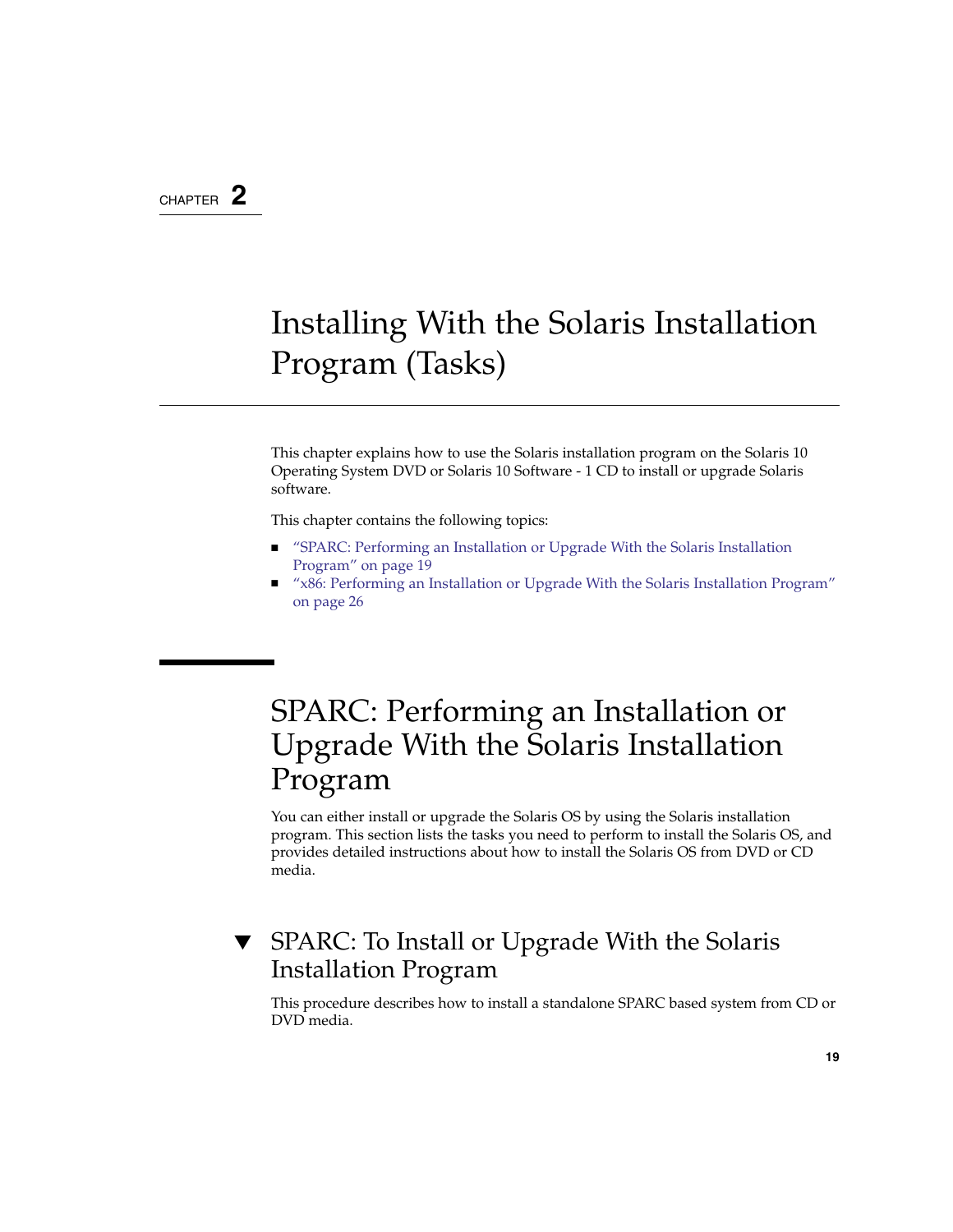<span id="page-19-0"></span>**Note –** If you want to install the Solaris OS on a machine or domain that does not have a directly attached DVD-ROM or CD-ROM drive, you can use a DVD-ROM or CD-ROM drive that is attached to another machine. For detailed instructions, refer to Appendix B, "Installing or Upgrading Remotely (Tasks)," in *Solaris 10 Installation Guide: Network-Based Installations*.

Perform the following tasks before you begin your installation. **Before You Begin**

- Ensure that you have the following media.
	- For a DVD installation, the Solaris 10 Operating System for SPARC Platforms DVD
	- For a CD installation:
		- Solaris 10 Software CDs.
		- Solaris 10 Languages for SPARC Platforms CD The installation program prompts you for this CD if necessary to support languages for specific geographic regions.
- Verify that your system meets the minimum requirements.

Your system should meet the following requirements.

- Memory 64 Mbytes or greater
- Disk space  $-12$  Gbytes or greater
- Processor speed 200 MHz or greater

For detailed information about system requirements, see ["System Requirements](#page-8-0) [and Recommendations"](#page-8-0) on page 9.

- Gather the information you need to install the Solaris OS.
	- For a nonnetworked system, gather the following information.
		- Host name of the system that you are installing
		- Language and locales that you intend to use on the system
	- For a networked system, gather the following information.
		- Host name of the system that you are installing
		- Language and locales that you intend to use on the system
		- Host IP address
		- Subnet mask
		- Type of name service (for example, DNS, NIS, or NIS+)
		- Domain name
		- Host name of the name server
		- Host IP address of the name server
		- Root password

For information that you need to gather to install your system, see ["Checklist for](#page-10-0) [Installation"](#page-10-0) on page 11. If you are upgrading your system, see "Checklist for Upgrading" in *Solaris 10 Installation Guide: Solaris Live Upgrade and Upgrade*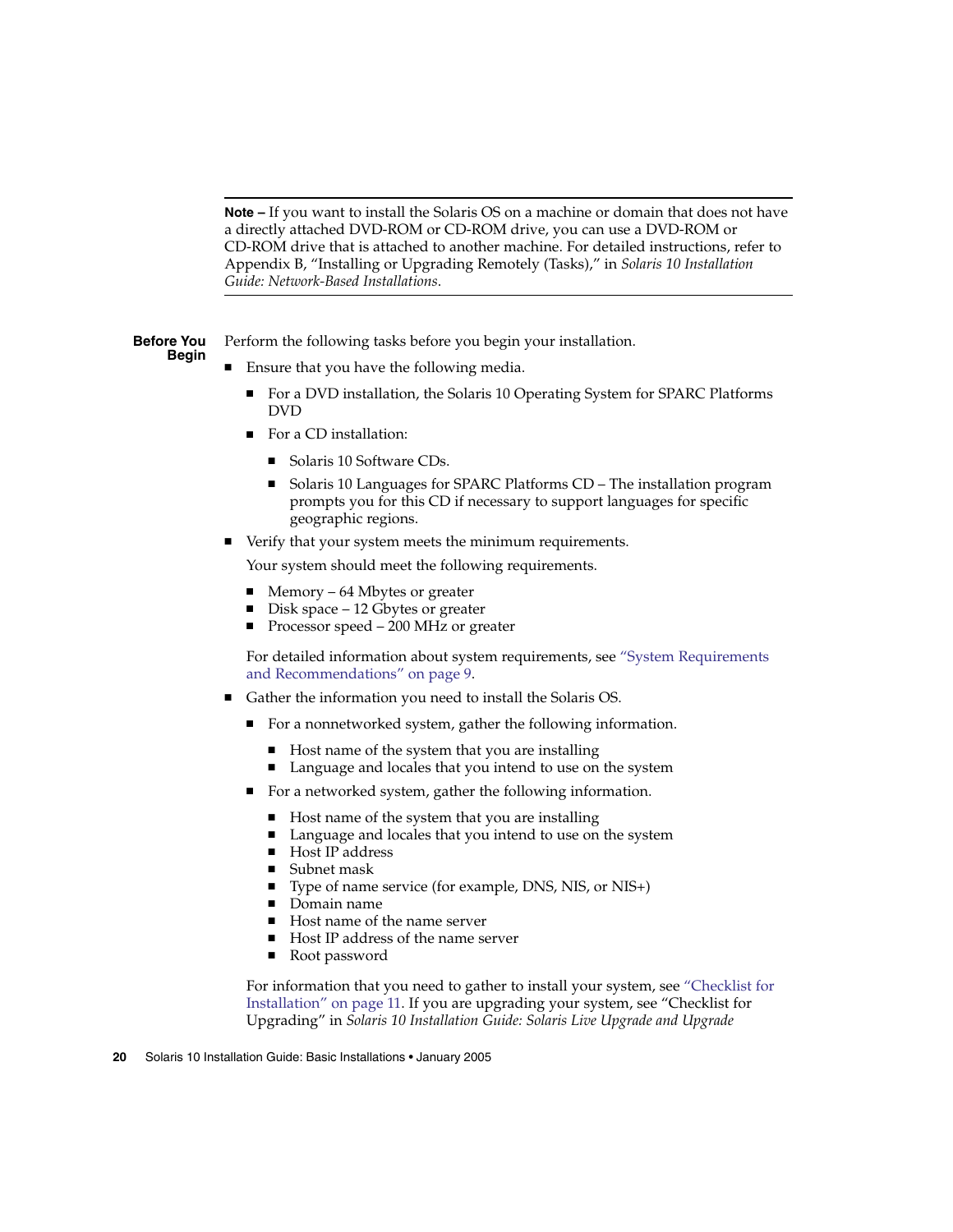*Planning*.

<span id="page-20-0"></span>■ (Optional) Back up your system.

If you want to preserve any existing data or applications, back up the system. For detailed instructions about how to back up your system, see Chapter 23, "Backing Up and Restoring File Systems (Overview)," in *System Administration Guide: Devices and File Systems*.

#### **1. Insert the Solaris 10 Operating System for SPARC Platforms DVD or Solaris 10 Software for SPARC Platforms - 1 CD. Steps**

- **2. Boot the system.**
	- **If the system is new, out-of-the-box, turn on the system.**
	- **If you want to install a system that is currently running, shut down the system.**

The ok prompt is displayed.

- **3. Start the Solaris installation program.**
	- **To boot from the local DVD or CD and start the Solaris installation GUI, type the following command.**

ok **boot cdrom**

■ **To boot from the local DVD or CD and start the text installer in a desktop session, type the following command.**

ok **boot cdrom - text**

- text Specifies to run the text installer in a desktop session. Use this option to override the default GUI installer.
- **To boot from the local DVD or CD and start the text installer in a console session, type the following command.**

ok **boot cdrom - nowin**

nowin Specifies to run the text installer in a console session. Use this option to override the default GUI installer.

For detailed information about the Solaris installation GUI and text installer, see ["Solaris Installation Program GUI or Text Installer Requirements"](#page-9-0) on page 10.

The installation begins. The installation program prompts you to select a language to use during the installation.

**4. Select the language you want to use during the installation, and press Enter.**

After a few seconds, the Solaris Installation Program Welcome screen appears.

■ If you are running the Solaris GUI installation program, the screen that is shown in [Figure 2–1](#page-21-0) is displayed.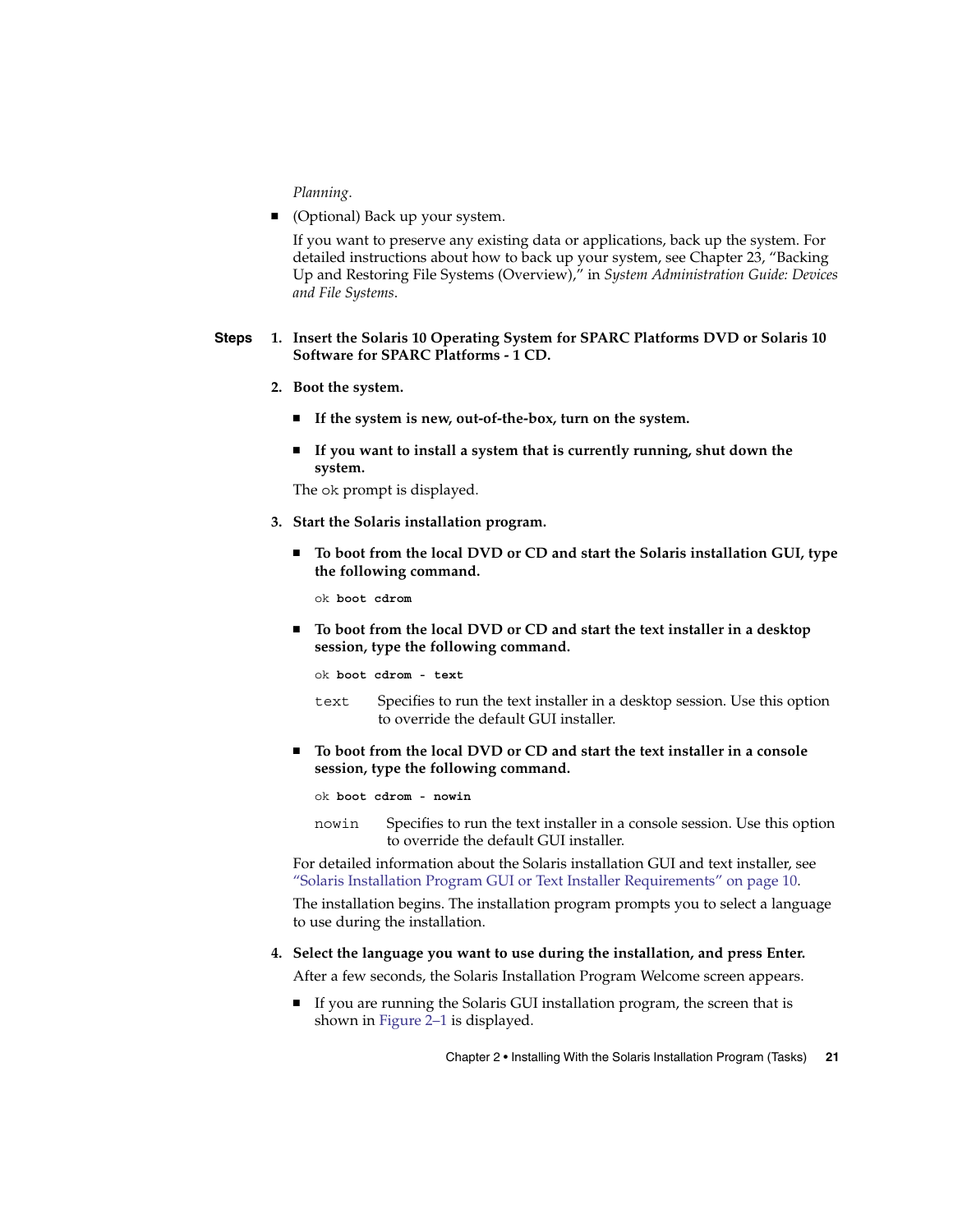<span id="page-21-0"></span>■ If you are running the Solaris text installer in a desktop session, the screen that is shown in [Figure 2–2](#page-22-0) is displayed.



**FIGURE 2–1** Solaris GUI Installation Program Welcome Screen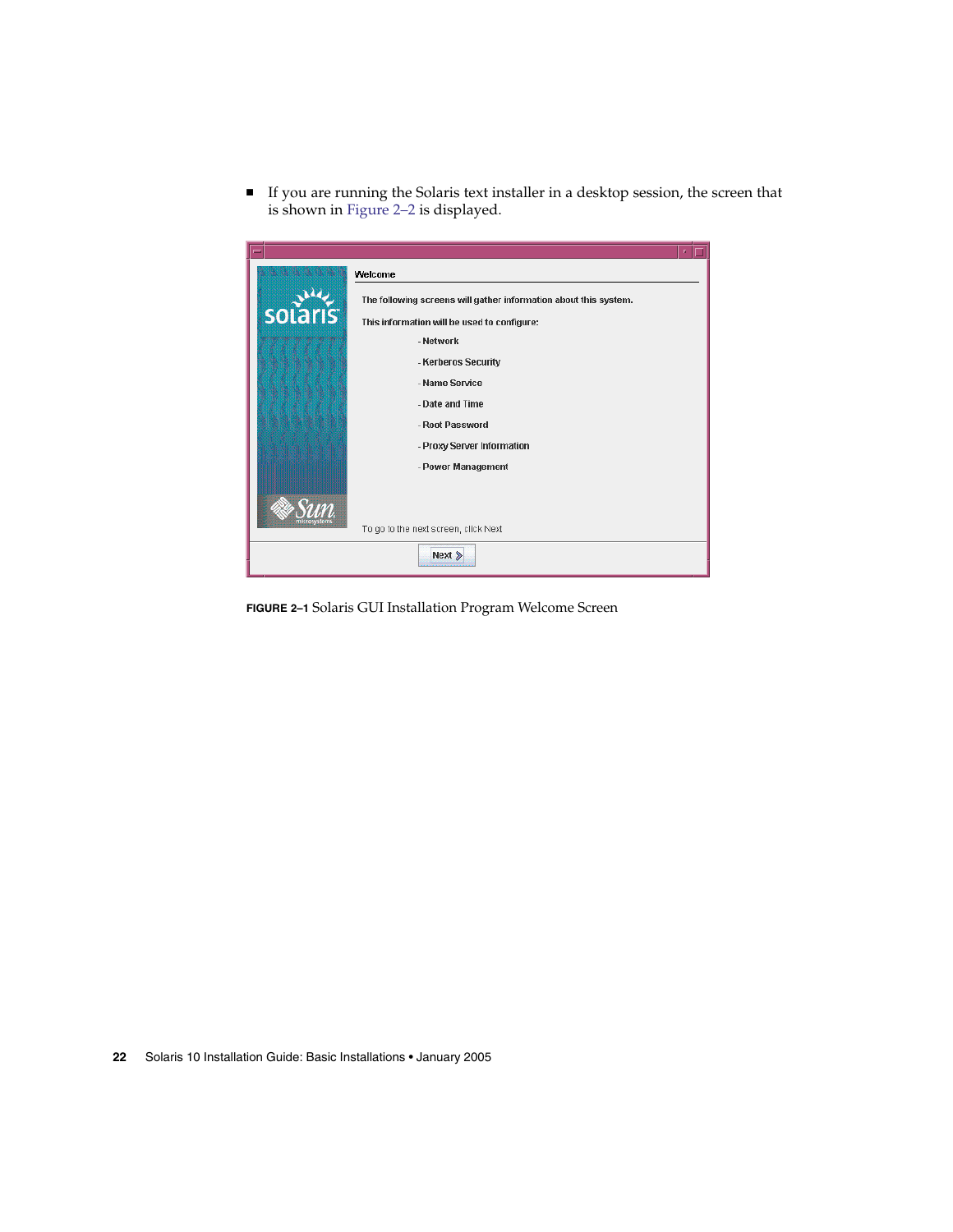<span id="page-22-0"></span>

**FIGURE 2–2** Solaris Text Installer Welcome Screen

- **5. Click Next to begin the installation. If you are prompted, answer the system configuration questions.**
	- If you preconfigured all of the system information, the installation program does not prompt you to enter any configuration information. See Chapter 4, "Preconfiguring System Configuration Information (Tasks)," in *Solaris 10 Installation Guide: Network-Based Installations* for more information.
	- If you did not preconfigure all the system information, the installation program prompts you for this information on several screens. Use the ["Checklist for](#page-10-0) [Installation"](#page-10-0) on page 11 to help you answer the configuration questions.

After you answer the configuration questions, the Welcome to Solaris dialog box appears.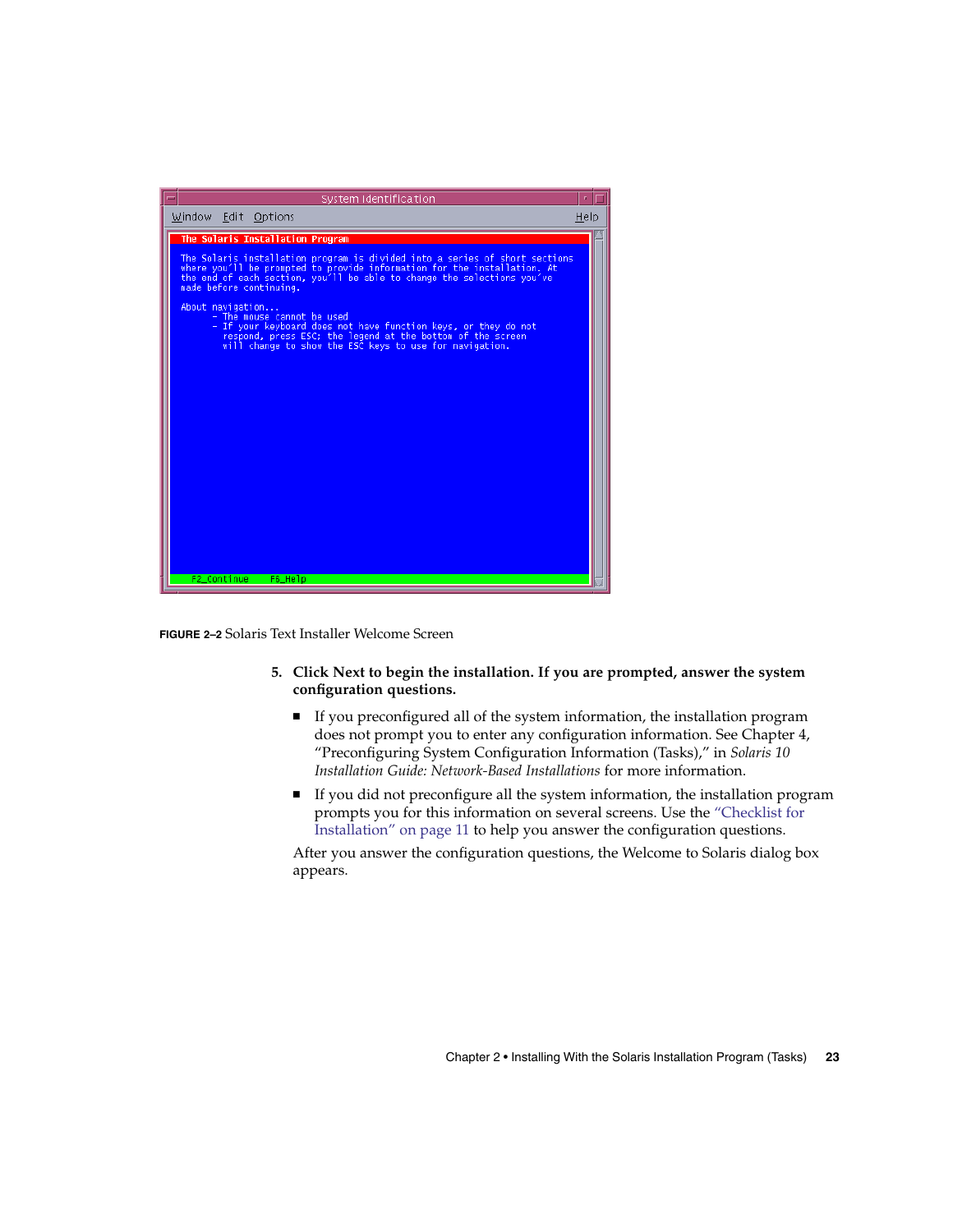<span id="page-23-0"></span>

**FIGURE 2–3** Welcome to Solaris Screen

The Installer Questions screen appears.

- **6. Decide if you want to reboot the system automatically and if you want to automatically eject the disc. Click Next.** The Specify Media screen appears.
- **7. Specify the media you are using to install. Click Next.**
- **8. Decide if you want to perform an initial installation or an upgrade. Click Next.**

The Solaris installation program determines if the system can be upgraded. To upgrade, the system must have an existing Solaris root (/) file system. The Solaris installation program detects the necessary conditions and then upgrades the system.

- **9. Select the type of installation you want to perform. Click Next.**
	- Select Default Install to install the Entire Solaris Software Group and the **Sun Java™ Enterprise System software.**
	- Select Custom Install if you want to perform the following tasks.
		- Install a specific software group
		- Install specific software packages
		- Install a specific locale
		- Customize the disk layout
- **24** Solaris 10 Installation Guide: Basic Installations January 2005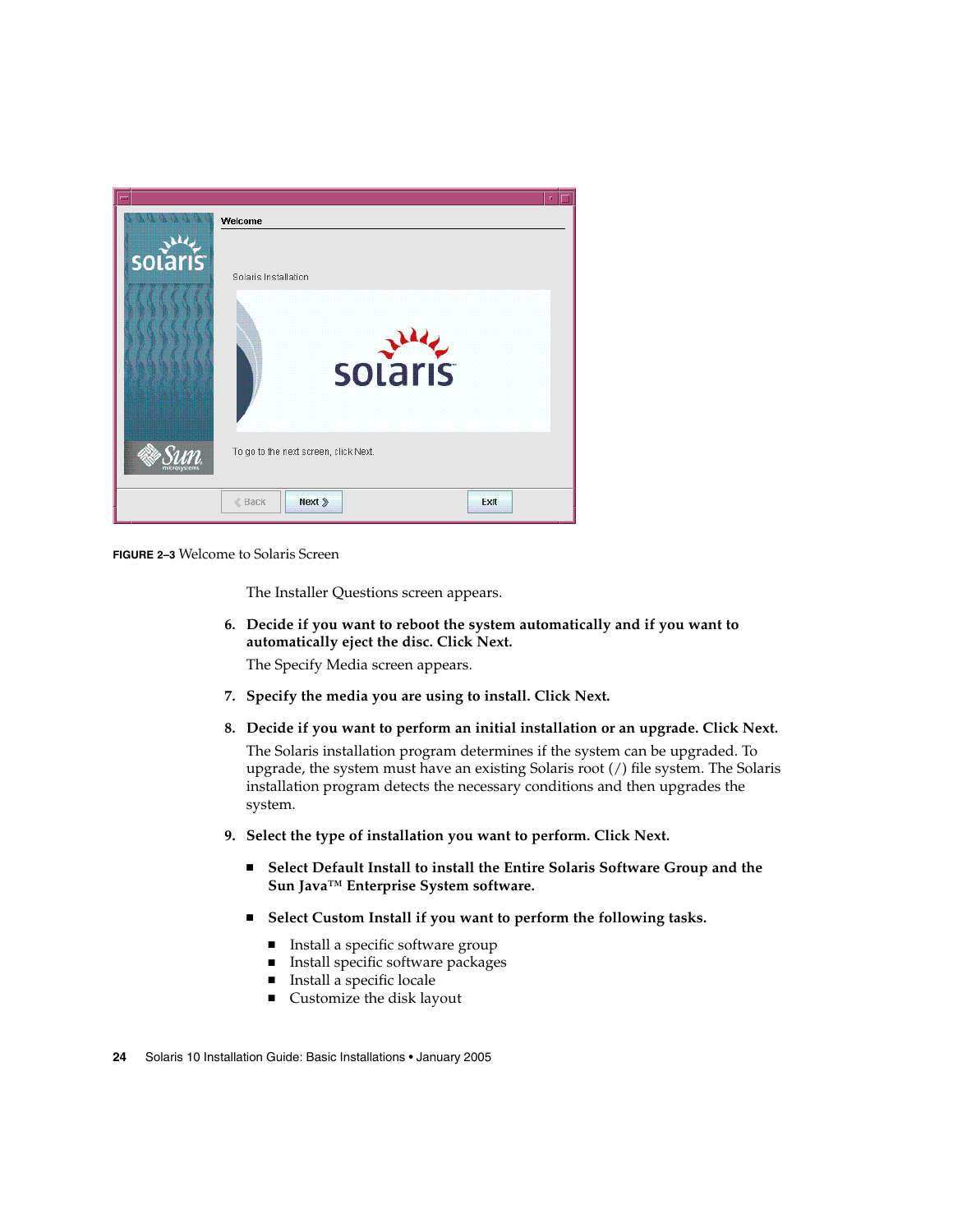<span id="page-24-0"></span>For more information about software groups, see "Disk Space Recommendations for Software Groups" in *Solaris 10 Installation Guide: Network-Based Installations*.

**Note –** The text installer does not prompt you to select a Default or Custom Installation. To perform a default installation, accept the default values that are provided in the text installer. To perform a custom installation, edit the values in the text installer screens.

### **10. If you are prompted, answer any additional configuration questions.**

When you have provided the information that is required to install the system, the Ready to Install screen is displayed.



**FIGURE 2–4** Solaris Installation Ready to Install Screen

### **11. Click Install Now to install the Solaris software. Follow the instructions on the screen to install the Solaris software.**

When the Solaris installation program finishes installing the Solaris software, the system reboots automatically or prompts you to reboot manually.

If you are installing additional products, you are prompted to insert the DVD or CD for those products. For installation procedures, refer to the appropriate installation documentation.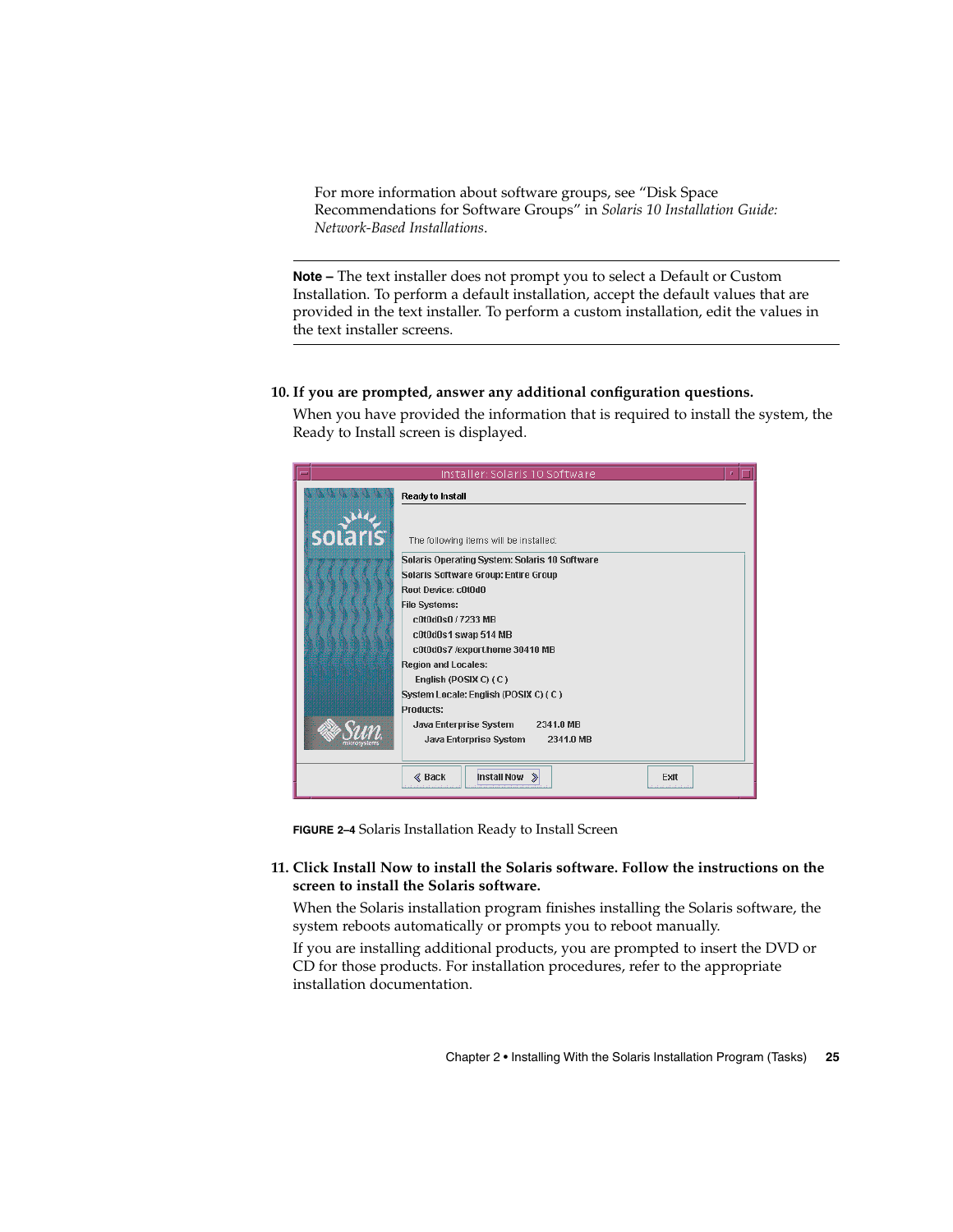<span id="page-25-0"></span>After the installation is finished, installation logs are saved in a file. You can find the installation logs in the /var/sadm/system/logs and /var/sadm/install/logs directories.

- **If you are performing an initial installation, the installation is complete. Go to Step 12.**
- **If you are upgrading the Solaris software, you might need to correct some local modifications that were not preserved. Continue to Step a.**
	- **a. Review the contents of the /a/var/sadm/system/data/upgrade\_cleanup file to determine whether you need to correct local modifications that the Solaris installation program could not preserve.**
	- **b. Correct any local modifications that were not preserved.**

**12. If you did not select automatic reboot during the installation, reboot the system.**

# **reboot**

**Troubleshooting** If you encountered any problems during the installation or upgrade, see Appendix A, "Troubleshooting (Tasks)," in *Solaris 10 Installation Guide: Custom JumpStart and Advanced Installations*.

# x86: Performing an Installation or Upgrade With the Solaris Installation Program

You can either install or upgrade the Solaris OS by using the Solaris installation program. This section lists the task you need to perform to install the Solaris OS, and provides detailed instructions about how to install the Solaris OS from DVD or CD media.

## ▼ x86: To Install or Upgrade With the Solaris Installation Program

This procedure describes how to install a standalone x86 based system from CD or DVD media.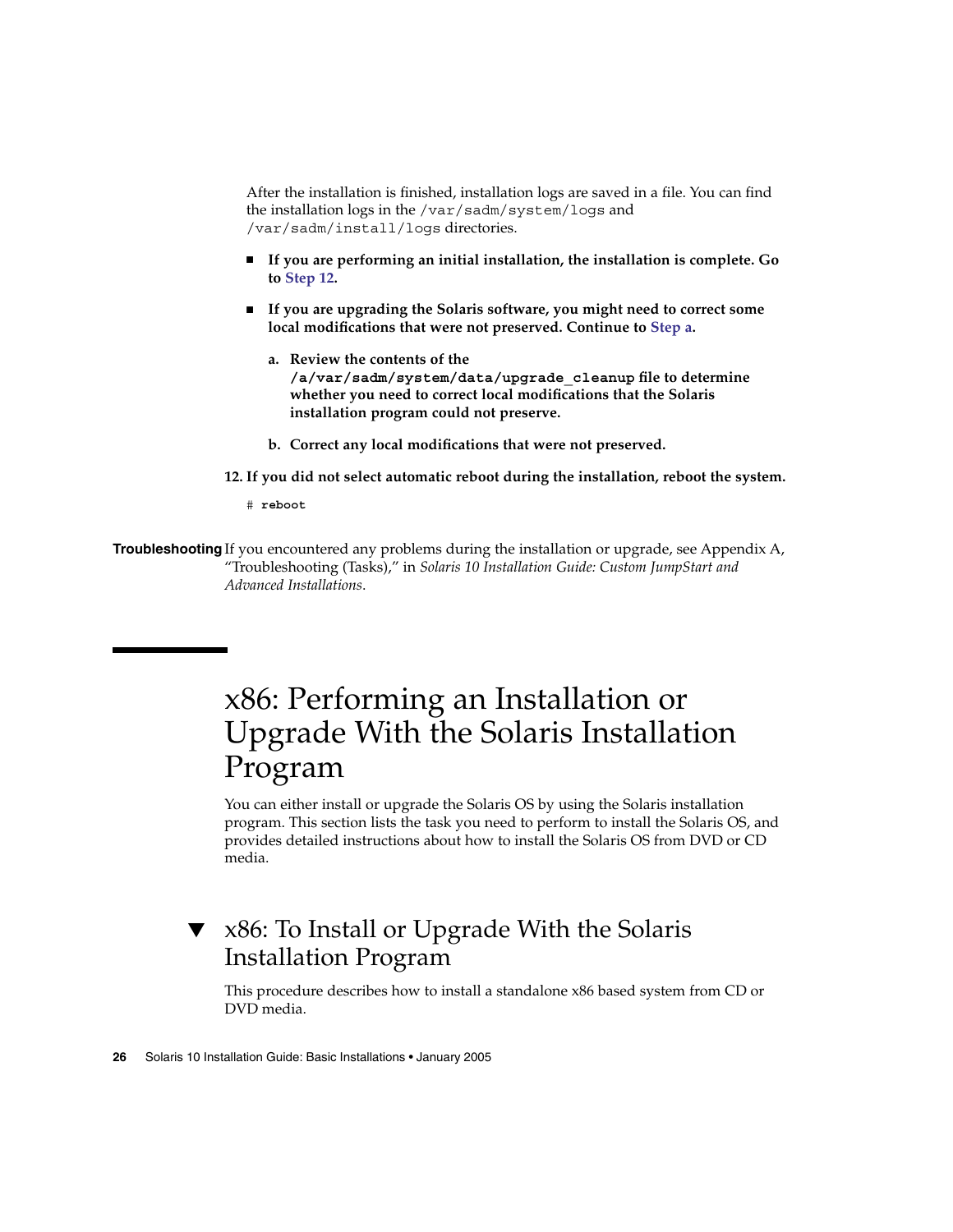<span id="page-26-0"></span>**Note –** If you want to install the Solaris OS on a machine or domain that does not have a directly attached DVD-ROM or CD-ROM drive, you can use a DVD-ROM or CD-ROM drive that is attached to another machine. For detailed instructions, refer to Appendix B, "Installing or Upgrading Remotely (Tasks)," in *Solaris 10 Installation Guide: Network-Based Installations*.

Perform the following tasks before you begin your installation. **Before You Begin**

- Ensure that you have the following media.
	- If you are installing from a DVD, use the Solaris 10 Operating System for x86 Platforms DVD.
	- If you are installing from CD media, use the following:
		- Solaris 10 Software CDs.
		- Solaris 10 Languages for x86 Platforms CD The installation program prompts you for this CD if necessary to support languages for specific geographic regions.
- Check your system BIOS to make sure you can boot from CD or DVD media. If your system must boot from a diskette, complete the steps described in "Copying the Boot Software to a Diskette" in *Solaris 10 Installation Guide: Network-Based Installations*.
- Acquire any install time updates (ITUs) or drivers that you need to install the Solaris OS on your hardware. To determine if you need an ITU or additional drivers, see your hardware documentation.
- Verify that your system meets the minimum requirements.

Your system should meet the following requirements.

- $Memory 64$  Mbytes or greater
- Disk space 12 Gbytes or greater
- Processor speed 120 MHz or greater with hardware floating point

For detailed information about system requirements, see ["System Requirements](#page-8-0) [and Recommendations"](#page-8-0) on page 9.

If you are installing the Solaris OS on a system that is not produced by Sun Microsystems, Inc., check the Solaris Hardware Compatibility List at <http://www.sun.com/bigadmin/hcl> before you begin to install.

- Gather the information you need to install the Solaris OS.
	- For a nonnetworked system, gather the following information.
		- Host name of the system that you are installing
		- Language and locales that you intend to use on the system
	- For a networked system, gather the following information.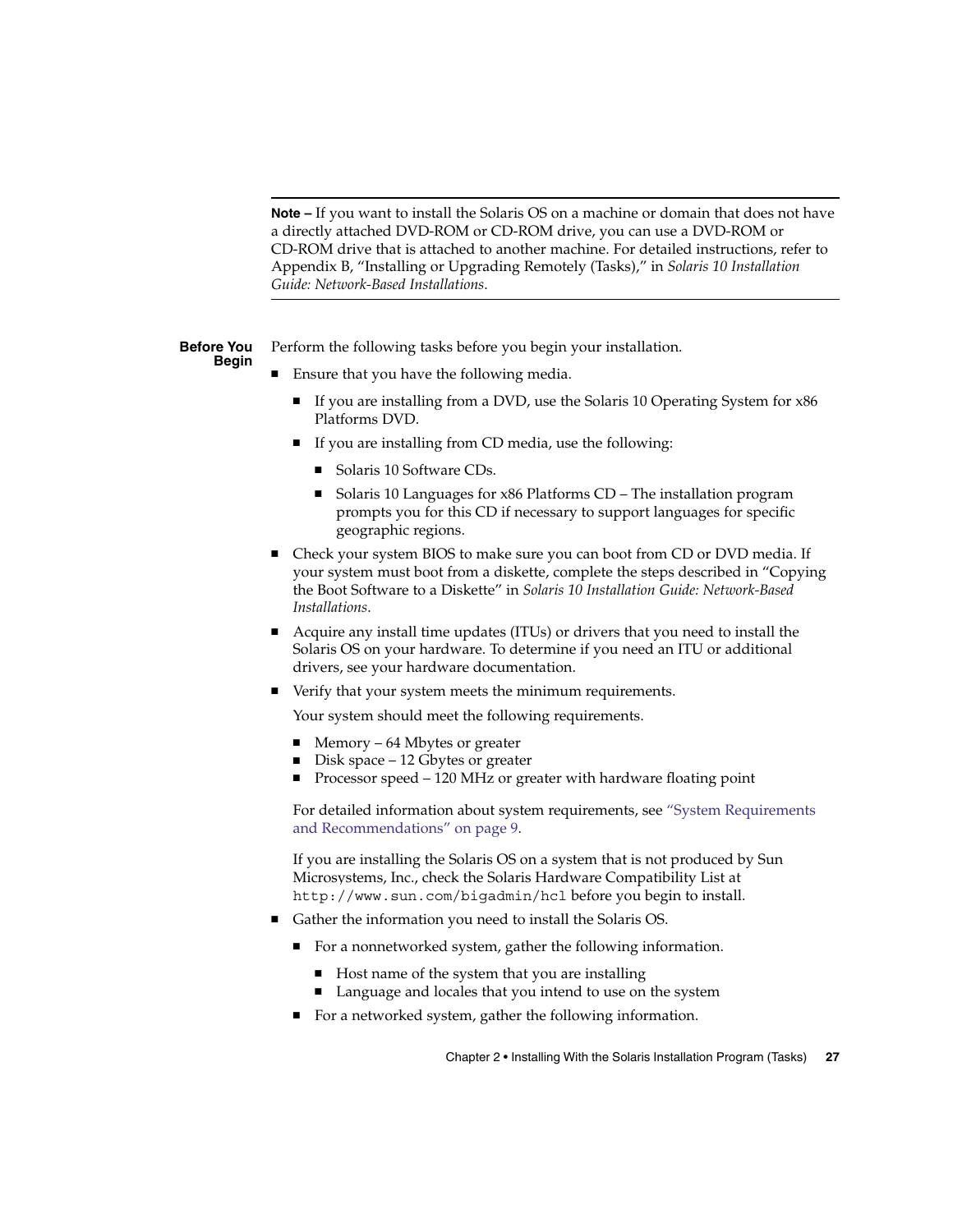- <span id="page-27-0"></span>■ Host name of the system that you are installing
- Language and locales that you intend to use on the system
- Host IP address
- Subnet mask
- Type of name service (for example, DNS, NIS, or NIS+)
- Domain name
- Host name of the name server
- Host IP address of the name server
- Root password

For information that you need to gather to install your system, see ["Checklist for](#page-10-0) [Installation"](#page-10-0) on page 11. If you are upgrading your system, see "Checklist for Upgrading" in *Solaris 10 Installation Guide: Solaris Live Upgrade and Upgrade Planning*.

If your system must boot from diskette, copy the Solaris Device Configuration Assistant to diskette. To determine if your system must boot from diskette, check the system BIOS.

For instructions, see "Copying the Boot Software to a Diskette" in *Solaris 10 Installation Guide: Network-Based Installations*.

(Optional) Back up your system.

If you want to preserve any existing data or applications, back up the system. For detailed instructions about how to back up your system, see Chapter 23, "Backing Up and Restoring File Systems (Overview)," in *System Administration Guide: Devices and File Systems*.

#### **1. Insert the appropriate media in your system. Steps**

If you boot from the Solaris 10 Operating System DVD or the Solaris 10 Software - 1 CD, insert the disc. Your system's BIOS must support booting from a DVD or CD.

You might need to manually set your BIOS to boot from a DVD or CD. See your hardware documentation for more information about how to set the BIOS.

- If you boot from a diskette, insert a Solaris 10 Device Configuration Assistant diskette into the system's diskette drive.
- **2. Boot the system by shutting it down and then turning it off and on.**
- **3. If you need to manually set the BIOS to boot from CD or DVD, type the appropriate key sequence to interrupt your system boot process.**

Modify the boot priority in the BIOS, and exit the BIOS to return to the installation program.

A memory test and hardware detection are executed. The screen refreshes. The Solaris Booting System screen is displayed.

## **4. Decide if you need to modify device settings.**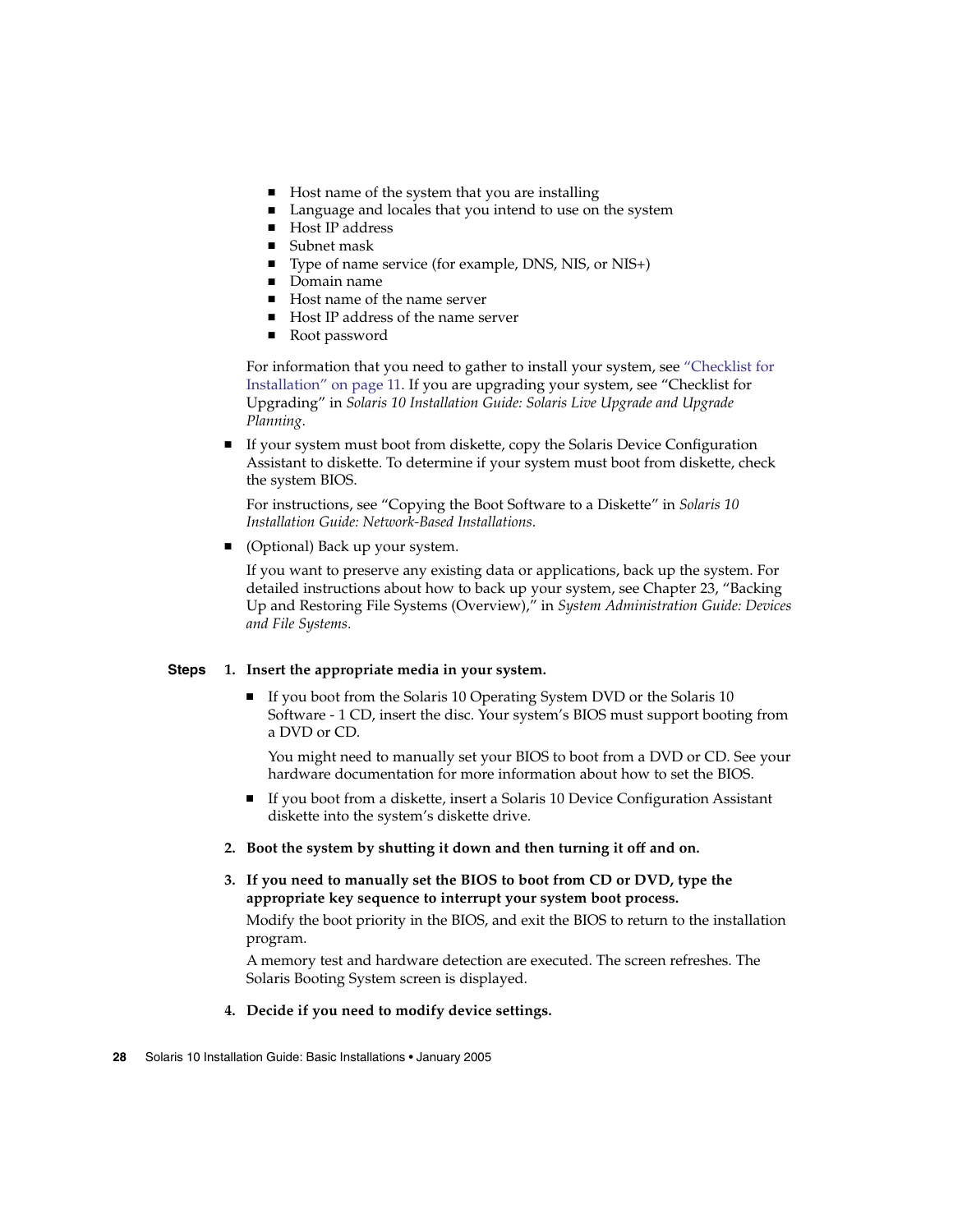<span id="page-28-0"></span>You might need to modify device settings if you want to perform the following tasks:

- Install device drivers
- Install ITUs
- Disable Advanced Configuration and Power Interface (ACPI)
- Set up a serial console
- Reset the default boot device
- If you do not need to modify device settings, continue.
- If you need to modify device settings with the Solaris Device Configuration **Assistant, press the ESC key.**

**Note –** You must press the ESC key within five seconds to interrupt the installation and modify device settings.

The Solaris Device Configuration Assistant (DCA) screen is displayed. Follow the instructions on the DCA screens to modify the device settings.

The Solaris installation program checks the default boot disk for the requirements to install or upgrade the system. If the Solaris installation cannot detect the system configuration, the program prompts you for any missing information.

When the check is completed, the installation selection screen is displayed.

### **5. Select an installation type.**

The installation selection screen displays the following options.

Select the type of installation you want to perform:

```
1 Solaris Interactive
2 Custom JumpStart
3 Solaris Interactive Text (Desktop session)
4 Solaris Interactive Text (Console session)
Enter the number of your choice followed by the <ENTER> key.
Alternatively, enter custom boot arguments directly.
If you wait 30 seconds without typing anything,
an interactive installation will be started.
```
- **To install with the Solaris installation GUI, type 1, then press Enter.**
- To perform an unattended custom JumpStart installation, type 2, then press **Enter.**

For information about the custom JumpStart installation method, see *Solaris 10 Installation Guide: Custom JumpStart and Advanced Installations*.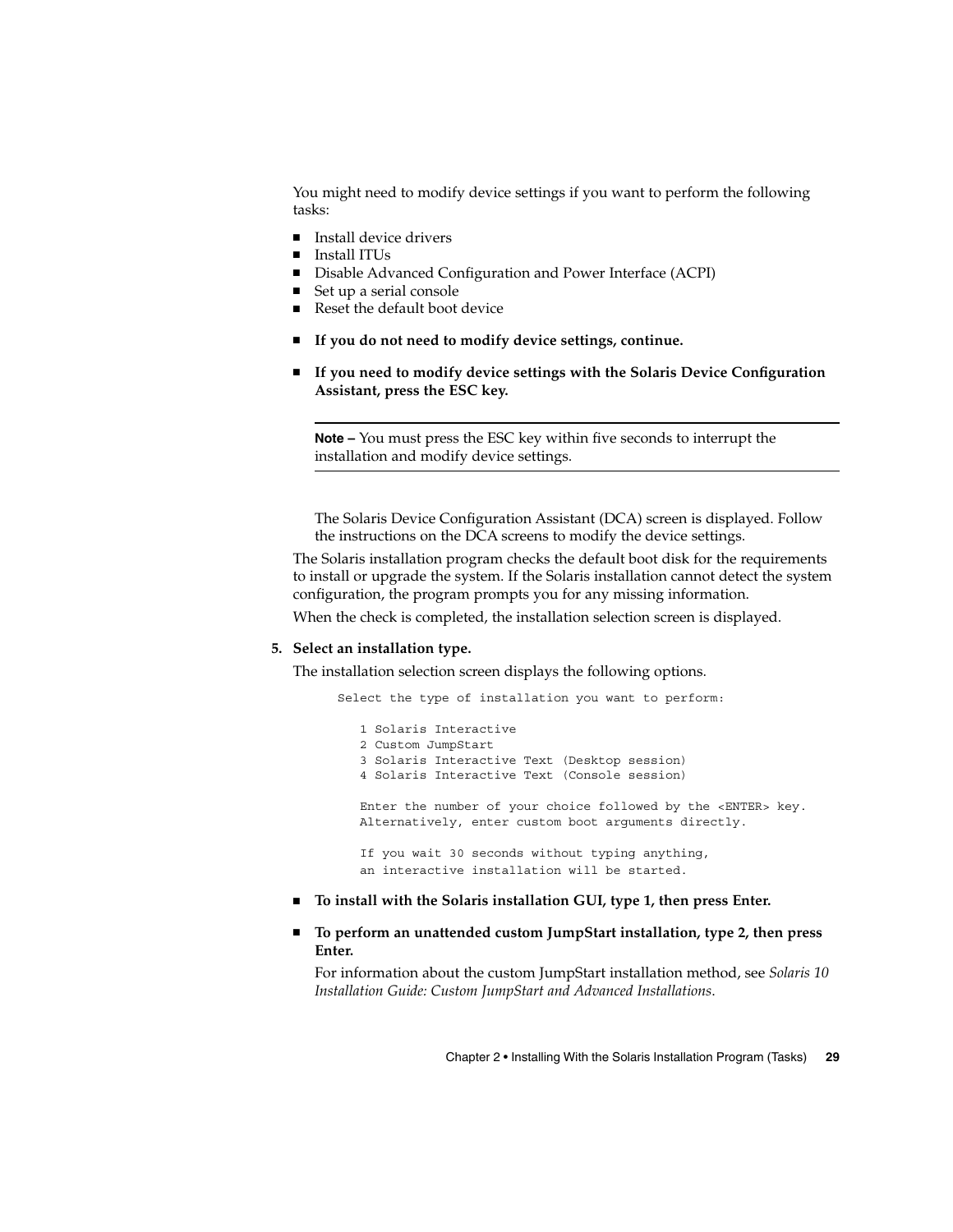<span id="page-29-0"></span>■ **To install with the text installer in a desktop session, type 3, then press Enter. You can also type b - text at the prompt.**

Select this installation type to override the default GUI installer and run the text installer.

To install with the text installer in a console session, type 4, then press Enter. **You can also type b - nowin at the prompt.**

Select this installation type to override the default GUI installer and run the text installer.

For detailed information about the Solaris installation GUI and text installer, see ["Solaris Installation Program GUI or Text Installer Requirements"](#page-9-0) on page 10.

The system configures the devices and interfaces, and searches for configuration files. After a few seconds, the Solaris Installation Program screen is displayed.

- **6. On the Solaris Installation Program screen, press F2\_Continue.**
	- If the installation program detects the type of keyboard, display, and mouse on your system, the Select a Language screen is displayed. Go to [Step 12.](#page-30-0)
	- If the installation program does not detect the type of keyboard, display, and mouse on your system, the kdmconfig – Introduction screen is displayed. Go to Step 7.
- **7. (Optional) Configure your system to use the keyboard, display, and mouse.**
	- **If you want to install the Solaris OS with the text installer in a console session, press F4\_Bypass. Go to [Step 12.](#page-30-0)**
	- **If you want to install the Solaris OS with the Solaris interactive installation GUI or the text program in a desktop session, press F2\_Continue.**

The kdmconfig utility detects the drivers that are necessary to configure the keyboard, display, and mouse on your system. The kdmconfig utility displays the results of this search in the kdmconfig – View and Edit Window System Configuration screen.

**Note –** If the kdmconfig utility cannot detect the video driver for your system, the kdmconfig utility selects the 640x480 VGA driver. The Solaris installation GUI cannot be displayed with the 640x480 VGA driver. As a result, the Solaris installation text installer is displayed. To use the Solaris installation GUI, use the kdmconfig utility to select the correct video driver for your system.

**8. Examine the configuration information on the kdmconfig – View and Edit Window System Configuration screen and make any changes you need.**

If any of the devices that are listed are not properly configured, follow these steps.

**a. Select the device you want to change, and press F2\_Continue.**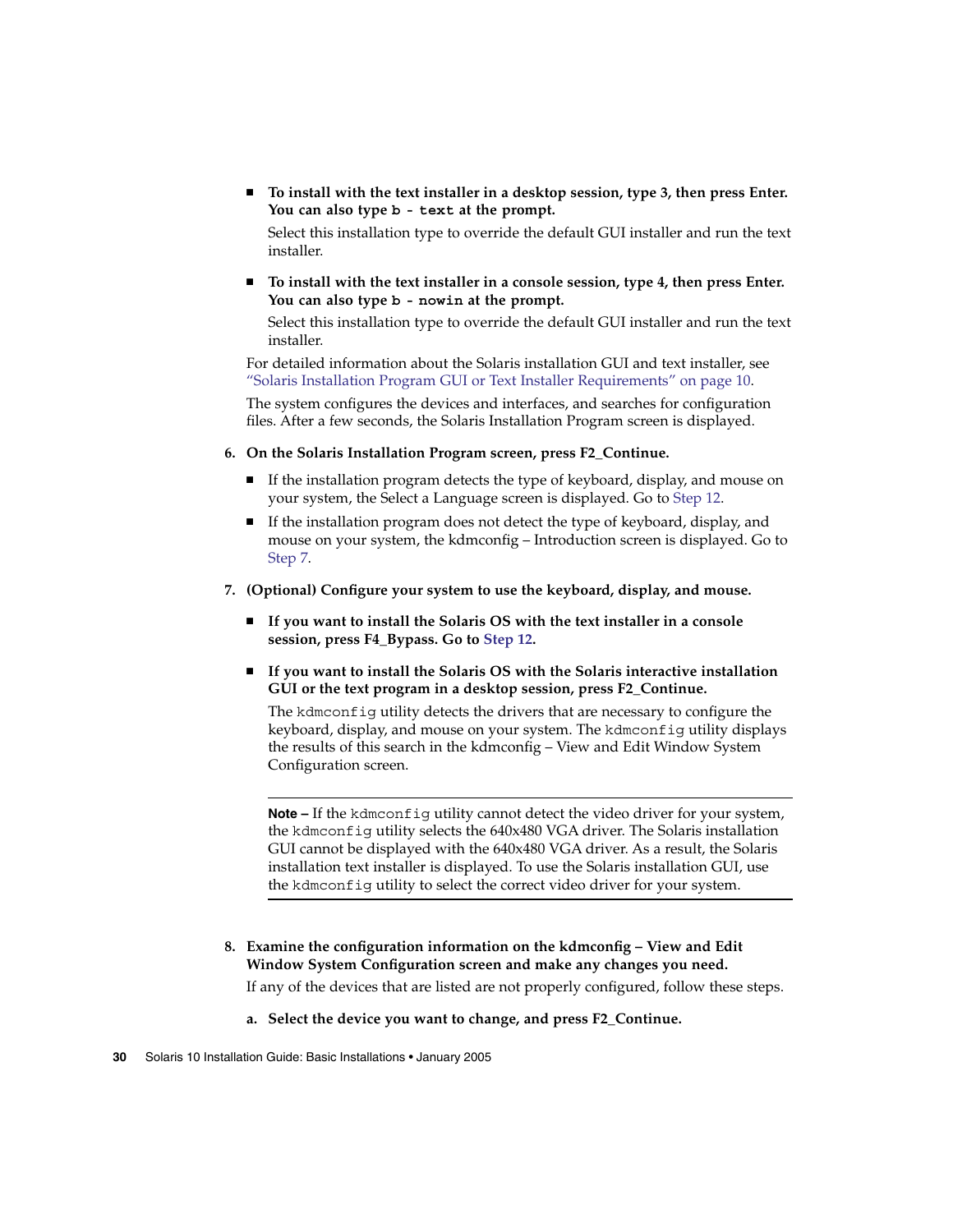- <span id="page-30-0"></span>**b. Select the appropriate driver for the device, and press F2\_Continue.**
- **c. Repeat [Step a](#page-29-0) through Step b for each device you need to change.**
- **9. When you are finished, select No changes needed – Test/Save and Exit and press F2\_Continue.**

The kdmconfig Window System Configuration Test screen appears.

**10. Press F2\_Continue.**

The screen refreshes and the kdmconfig Window System Configuration Test palette and pattern screen appears.

- **11. Move the pointer and examine the colors that are shown on the palette to ensure that they are displayed accurately.**
	- **If the colors are not displayed accurately, click No. If possible, press any key on the keyboard, or wait until kdmconfig exits the kdmconfig Window System Configuration Test screen automatically. Repeat [Step 7](#page-29-0) through Step 11 until the colors are displayed accurately and you can move the pointer as expected.**
	- **If the colors are displayed accurately, click Yes.**

After a few seconds, the Select a Language screen is displayed.

- **12. Select the language you want to use during the installation, and press Enter.** After a few seconds, the Solaris Installation Program screen appears.
	- If you are running the Solaris GUI installation program, the screen that is shown in [Figure 2–5](#page-31-0) is displayed.
	- If you are running the Solaris text installer in a desktop session, the screen that is shown in [Figure 2–6](#page-32-0) is displayed.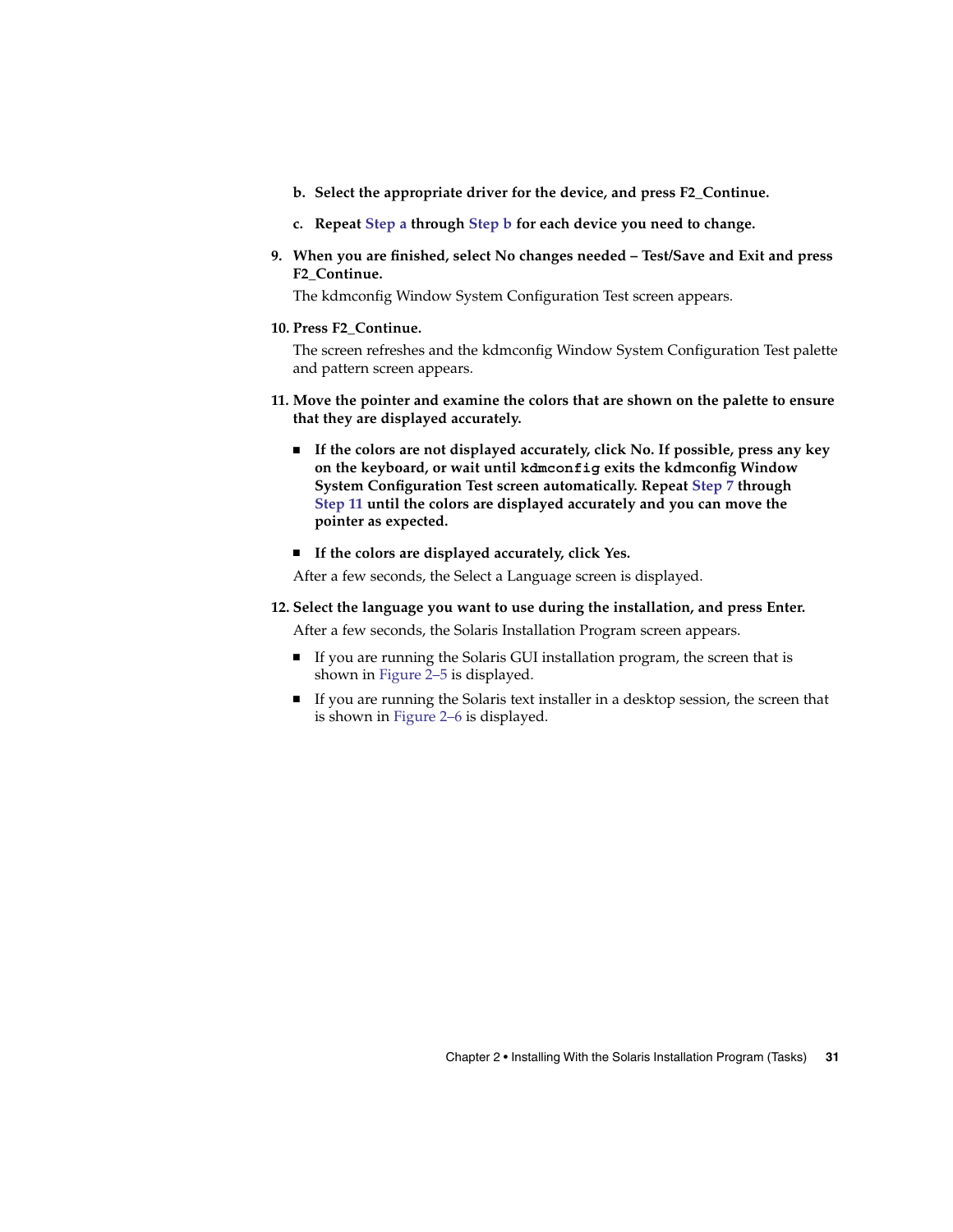<span id="page-31-0"></span>

**FIGURE 2–5** Solaris GUI Installation Program Welcome Screen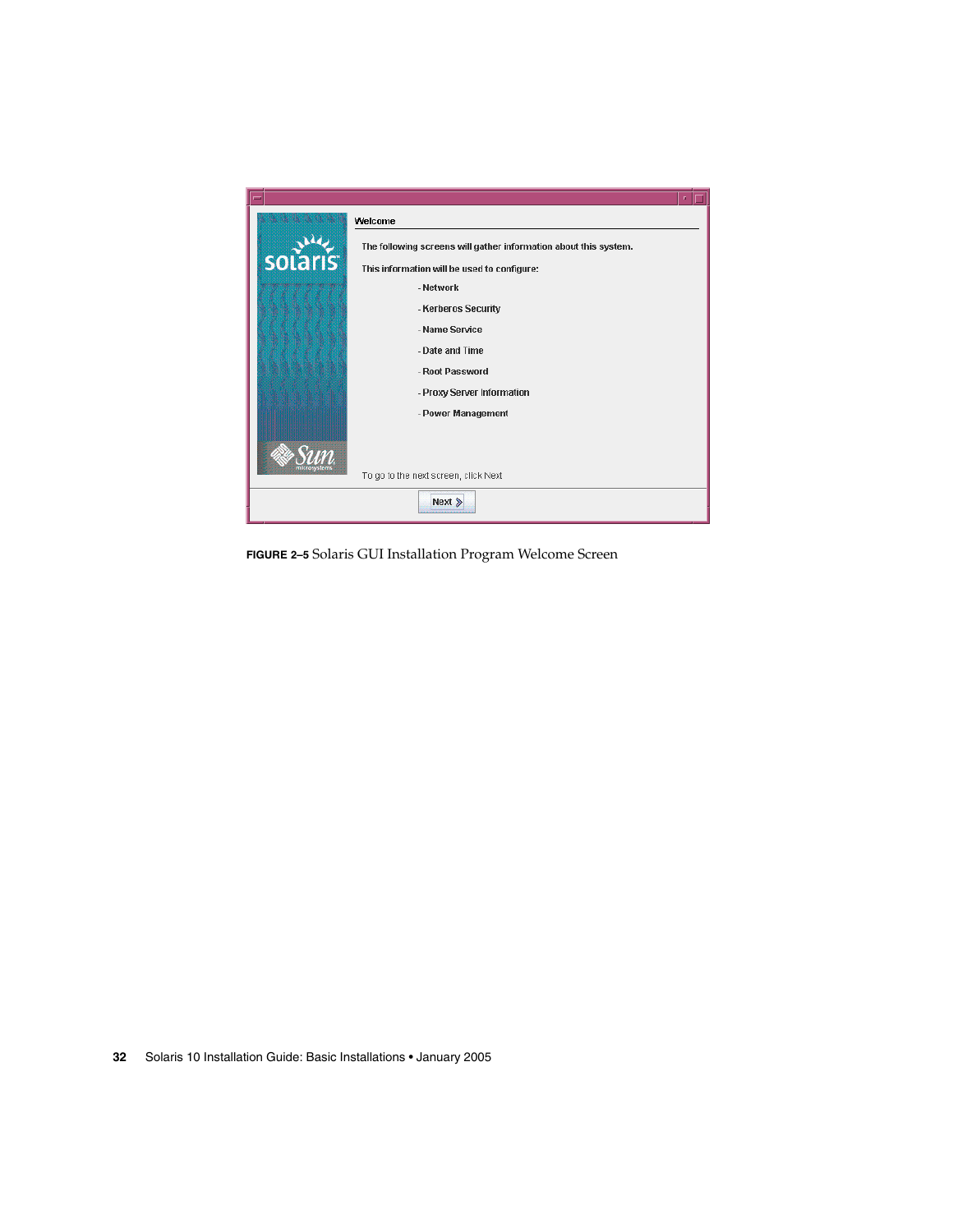<span id="page-32-0"></span>

**FIGURE 2–6** Solaris Text Installation Program Welcome Screen

## **13. Click Next to begin the installation. If you are prompted, answer any remaining configuration questions.**

- If you preconfigured all of the system information, the installation program does not prompt you to enter any configuration information. See Chapter 4, "Preconfiguring System Configuration Information (Tasks)," in *Solaris 10 Installation Guide: Network-Based Installations* for more information.
- If you did not preconfigure all the system information, the installation program prompts you for this information on several screens. Use the ["Checklist for](#page-10-0) [Installation"](#page-10-0) on page 11 to help you answer the configuration questions.

After you answer the configuration questions, the Welcome to Solaris dialog box appears.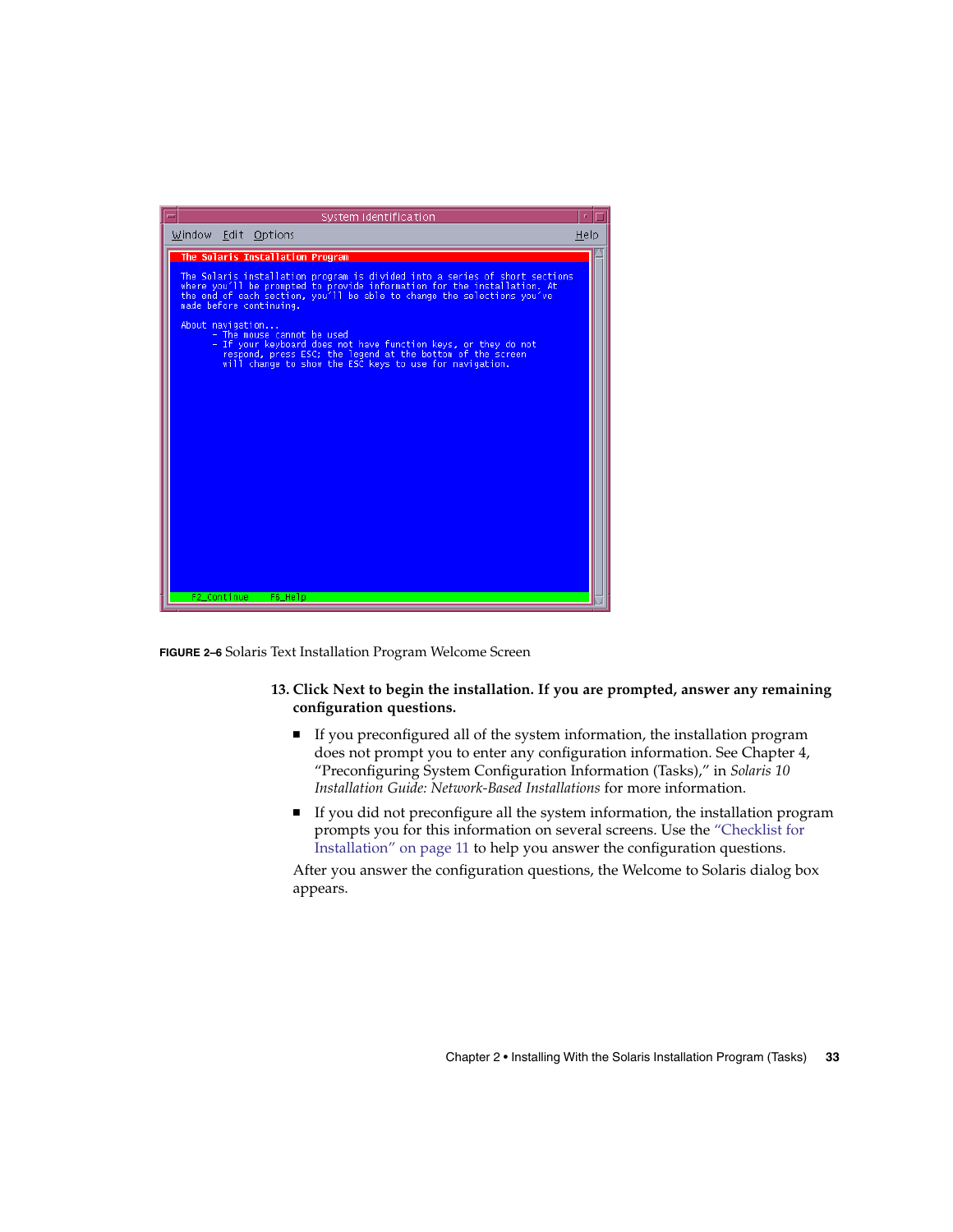

**FIGURE 2–7** Welcome to Solaris Screen

**14. Decide if you want to reboot the system automatically and if you want to automatically eject the disc. Click Next.**

The Specify Media screen appears.

- **15. Specify the media you are using to install. Click Next.**
- **16. Decide if you want to perform an initial installation or an upgrade. Click Next.**

The Solaris installation program determines if the system can be upgraded. To upgrade, the system must have an existing Solaris root (/) file system. The Solaris installation program detects the necessary conditions and then upgrades the system.

**Note –** If you restored the diagnostic or service partition on your system before you started the installation, you might not be able to upgrade to the Solaris OS. For more information, see "Upgrade" in *Solaris 10 Installation Guide: Solaris Live Upgrade and Upgrade Planning*.

**17. Select the type of installation you want to perform. Click Next.**

- Select Default Install to install the Entire Solaris Software Group and the **Sun Java Enterprise System software.**
- **Select Custom Install if you want to perform the following tasks.**

**<sup>34</sup>** Solaris 10 Installation Guide: Basic Installations • January 2005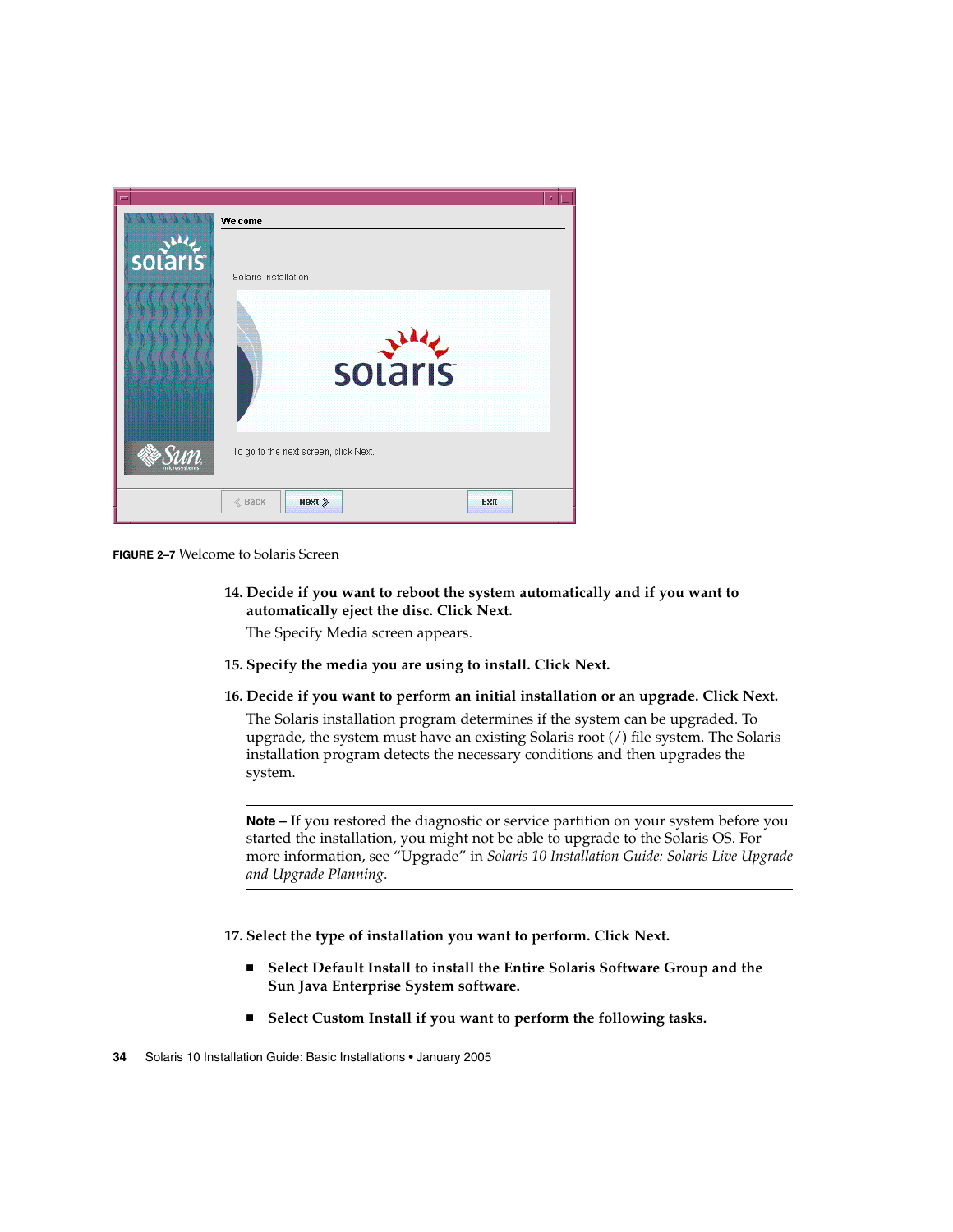- <span id="page-34-0"></span>■ Install a specific software group
- Install specific software packages
- Install a specific locale
- Customize the disk layout

For more information about software groups, see "Disk Space Recommendations for Software Groups" in *Solaris 10 Installation Guide: Network-Based Installations*. For information about customizing fdisk partitions, see "Partitioning Recommendations" in *Solaris 10 Installation Guide: Custom JumpStart and Advanced Installations*.

**Note –** The text installer does not prompt you to select a Default or Custom Installation. To perform a default installation, accept the default values that are provided in the text installer. To perform a custom installation, edit the values in the text installer screens.

## **18. If you are prompted, answer any additional configuration questions.**

When you have provided the information that is required to install the system, the Ready to Install screen is displayed.

|                |                                      | Installer: Solaris 10 Software                |                           |                   |                            |                          |
|----------------|--------------------------------------|-----------------------------------------------|---------------------------|-------------------|----------------------------|--------------------------|
|                | Ready to Install                     |                                               |                           |                   |                            |                          |
| <b>solaris</b> |                                      | The following items will be installed:        |                           |                   |                            |                          |
|                |                                      | Solaris Operating System: Solaris 10 Software |                           |                   |                            |                          |
|                | Solaris Software Group: Entire Group |                                               |                           |                   |                            |                          |
|                | Root Device: c0d0                    |                                               |                           |                   |                            |                          |
|                | <b>Fdisk Partitions:</b>             |                                               |                           |                   |                            |                          |
|                | <b>Disk</b><br>c0d0                  | Type<br><b>Diagnostic</b>                     | Start Cyl<br>$\mathbf{n}$ | <b>Size</b><br>28 | <b>Action</b><br>preserved |                          |
|                | c0d0                                 | <b>Solaris</b>                                | 28                        | 39861             | existing                   |                          |
|                | <b>File Systems:</b>                 |                                               |                           |                   |                            |                          |
|                | c0d0s0 / 6381 MB                     |                                               |                           |                   |                            |                          |
|                |                                      | c0d0s1 swap 514 MB                            |                           |                   |                            |                          |
|                |                                      | c0d0s7 /export/home 71565 MB                  |                           |                   |                            |                          |
|                | <b>Region and Locales:</b>           |                                               |                           |                   |                            |                          |
|                |                                      | English (POSIX C) (C)                         |                           |                   |                            |                          |
|                | Droducte:                            | System Locale: English (POSIX C) (C)          |                           |                   |                            | $\overline{\phantom{a}}$ |
|                |                                      |                                               |                           |                   | Exit                       |                          |
|                | <b>≪</b> Back                        | Install Now >                                 |                           |                   |                            |                          |

**FIGURE 2–8** Solaris Installation Ready to Install Screen

**19. Click Install Now to install the Solaris software. Follow the instructions on the screen to install the Solaris software and any additional software on the system.**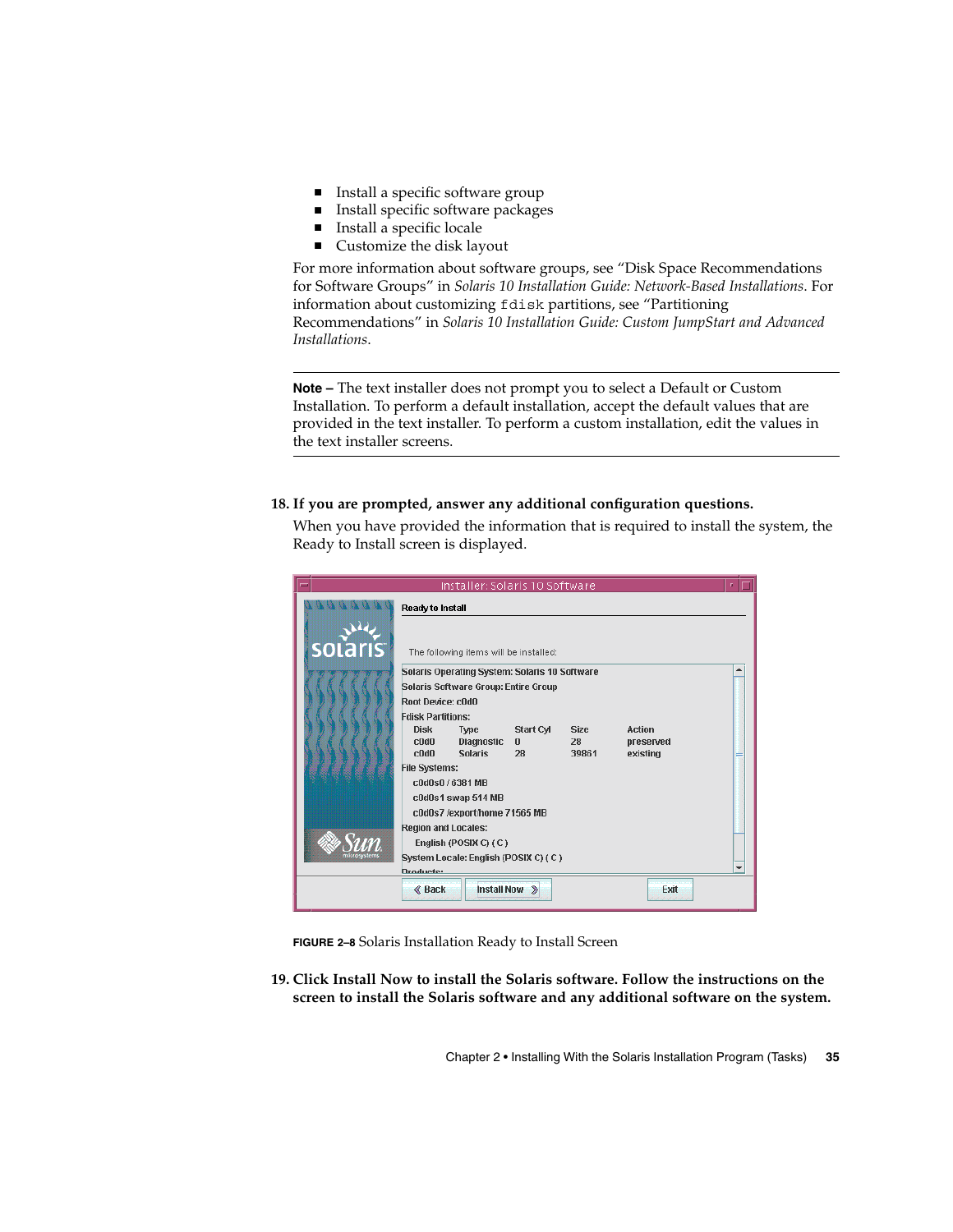When the Solaris installation program is finished installing the Solaris software, the system reboots automatically or prompts you to reboot manually.

After the installation is finished, installation logs are saved in a file. You can find the installation logs in the /var/sadm/system/logs and /var/sadm/install/logs directories

- **If you are performing an initial installation, the installation is complete. Got to Step 20.**
- **If you are upgrading the Solaris software, you might need to correct some local modifications that were not preserved. Go to Step a.**
	- **a. Review the contents of the /a/var/sadm/system/data/upgrade\_cleanup file to determine whether you need to correct local modifications that the Solaris installation program could not preserve.**
	- **b. Correct any local modifications that were not preserved.**

**20. If you did not select automatic reboot during the installation, reboot the system.**

# **reboot**

**Troubleshooting** If you encounter any problems during the installation or upgrade, see Appendix A, "Troubleshooting (Tasks)," in *Solaris 10 Installation Guide: Custom JumpStart and Advanced Installations*.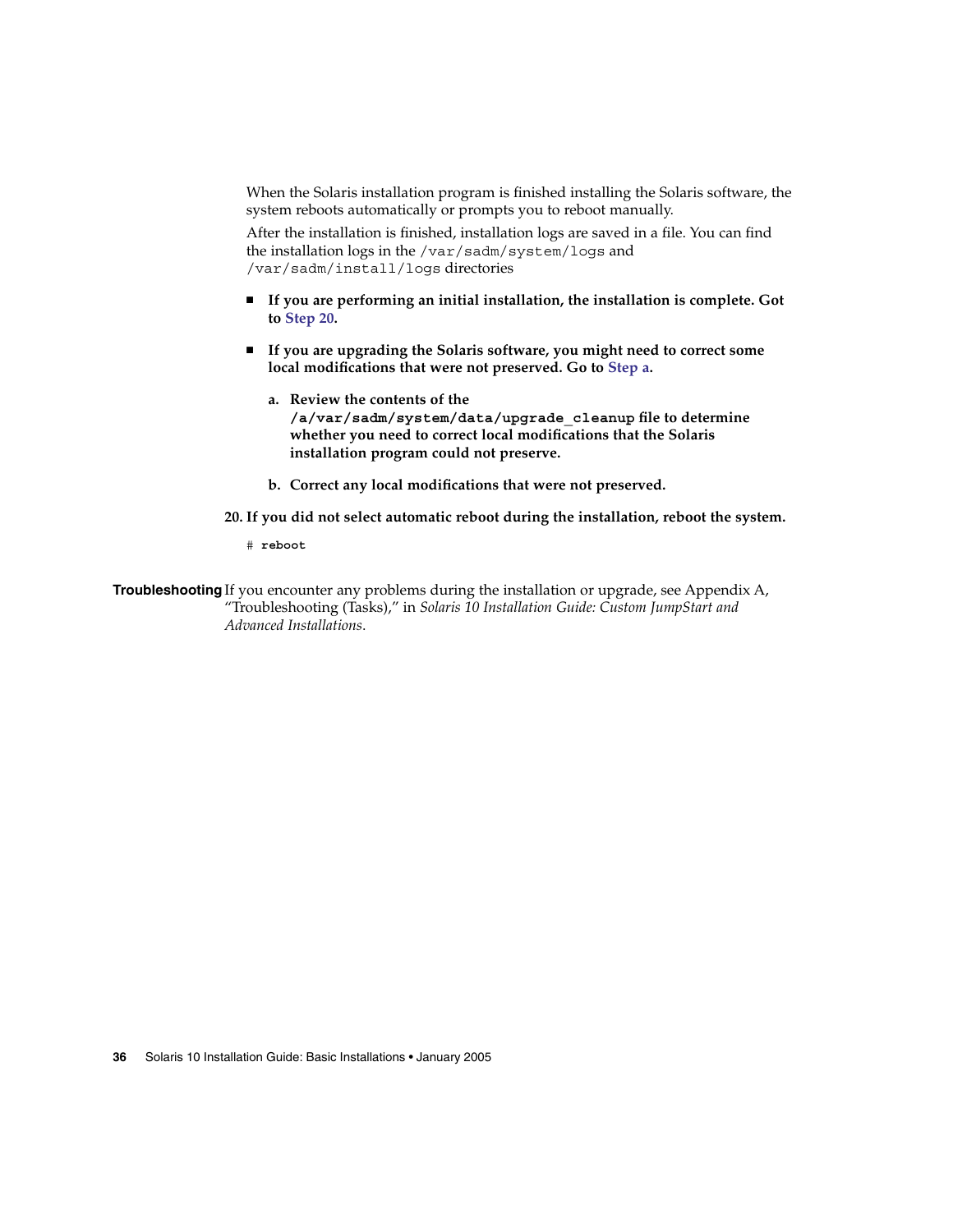# <span id="page-36-0"></span>Index

## **A**

Advanced Configuration and Power Interface (ACPI), disabling, [28](#page-27-0)

## **B**

BIOS requirements, [27](#page-26-0) setting boot priority, [28](#page-27-0) boot priority, setting in system BIOS, [28](#page-27-0) booting the system SPARC based systems, [21](#page-20-0) x86 based systems, [28](#page-27-0)

## **C**

checklist of installation information, [11-17](#page-10-0) commands to start an installation SPARC based systems, [21](#page-20-0) x86 based systems, [29](#page-28-0) configuring the keyboard, display, and pointing device, [30](#page-29-0) custom installation, description, [24](#page-23-0)

## **D**

default boot device, resetting, [28](#page-27-0) default route, specifying, [14](#page-13-0) device drivers, installing, [28](#page-27-0) device settings, modifying, [28](#page-27-0)

disabling Advanced Configuration and Power Interface (ACPI), [28](#page-27-0) display, configuring for x86 based systems, [30](#page-29-0) DNS, [13](#page-12-0) domain name, [13](#page-12-0)

## **F**

fdisk partitioning, [16](#page-15-0)

## **G**

gathering information before installing, [11-17](#page-10-0) geographic region support, [15](#page-14-0) graphical user interface (GUI) command to start (SPARC based systems), [21](#page-20-0) command to start (x86 based systems), [29](#page-28-0) description, [10](#page-9-0) memory requirements, [11](#page-10-0)

## **H**

host name, how to determine on running system, [12](#page-11-0)

## **I**

information required for installation, [11-17](#page-10-0)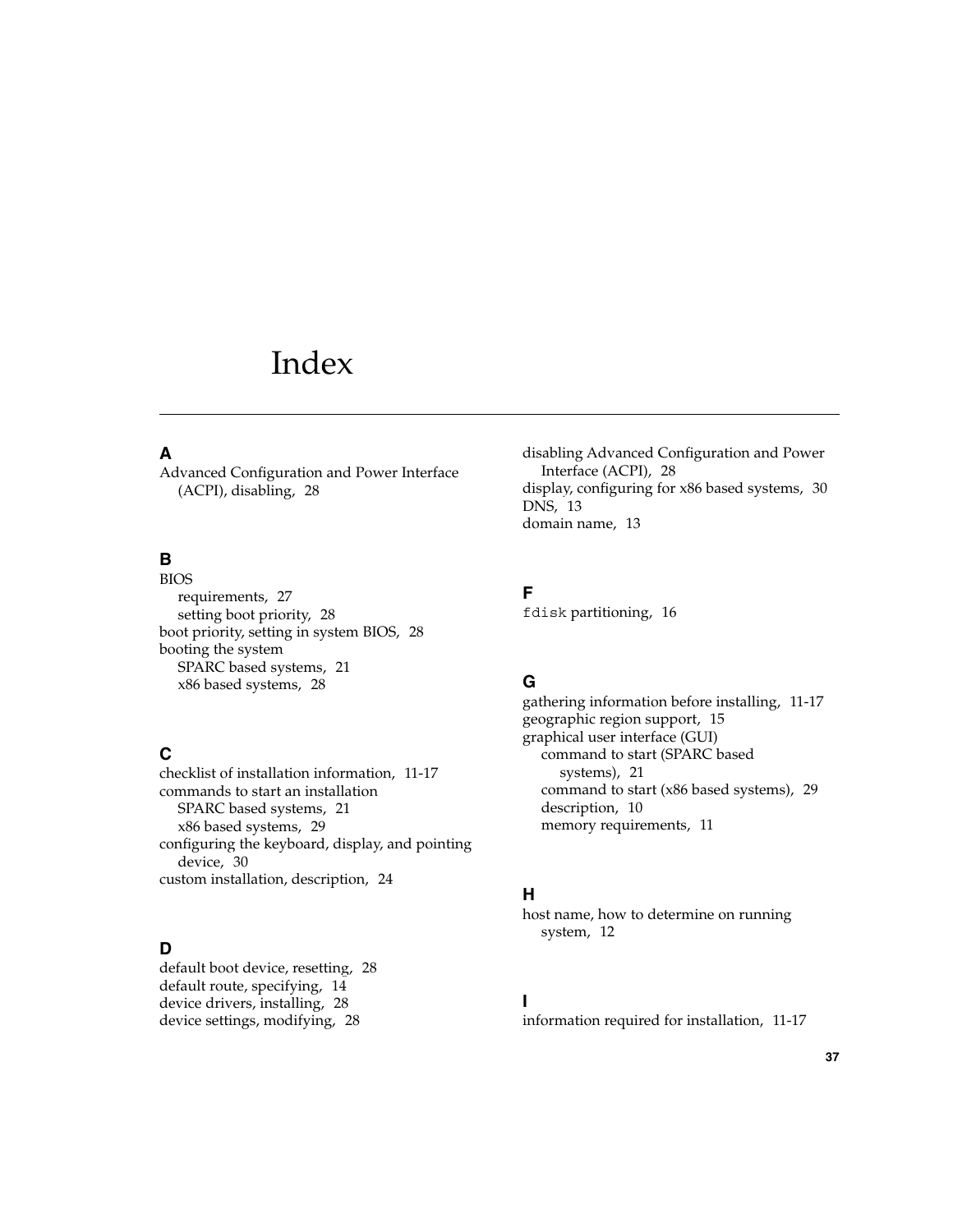install time updates (ITUs), installing, [28](#page-27-0) installing device drivers, [28](#page-27-0) information required, [11-17](#page-10-0) install time updates (ITUs), [28](#page-27-0) SPARC based systems, [19-26](#page-18-0) x86 based systems, [26-36](#page-25-0) instructions installing SPARC based systems, [19-26](#page-18-0) installing x86 based systems, [26-36](#page-25-0) IP addresses how to determine on running system, [12](#page-11-0) specifying a default route, [14](#page-13-0)

## **K**

kdmconfig, configuring peripheral devices with, [30](#page-29-0) Kerberos, information to configure, [12](#page-11-0) keyboard, configuring for x86 based systems, [30](#page-29-0)

## **L**

languages, selecting during installation, [21,](#page-20-0) [31](#page-30-0) LDAP, information to configure, [14](#page-13-0) locale support, [15](#page-14-0) log files, upgrade installation, [26](#page-25-0)

## **M**

media required to install SPARC based systems, [20](#page-19-0) x86 based systems, [27](#page-26-0) memory requirements for displaying the Solaris installation program, [11](#page-10-0) modifying device settings during installation, [28](#page-27-0) mounting remote file systems, [17](#page-16-0) mouse, configuring for x86 based systems, [30](#page-29-0)

## **N**

name service, [13](#page-12-0)

netmask, how to determine on running system, [12](#page-11-0) NIS, [13](#page-12-0) NIS+, [13](#page-12-0)

## **O**

output files, upgrade log, [26](#page-25-0)

## **P**

partition, description, [9](#page-8-0) password, specifying, [14](#page-13-0) Power Management (SPARC based systems), [15](#page-14-0) preparing for installation information you need before installing, [11-17](#page-10-0) SPARC based systems, [20](#page-19-0) x86 based systems, [27](#page-26-0) prerequisites for installing SPARC based systems, [20](#page-19-0) x86 based systems, [27](#page-26-0) proxy server, information to configure, [15](#page-14-0)

## **R**

Ready to Install screen, [25](#page-24-0) remote file systems, information required to mount, [17](#page-16-0) requirements, [9-11](#page-8-0) BIOS, [27](#page-26-0) for displaying Solaris installation program, [11](#page-10-0) media SPARC based systems, [20](#page-19-0) x86 based systems, [27](#page-26-0) memory, [10](#page-9-0) tip line installations, [17](#page-16-0) resetting the default boot device, [28](#page-27-0)

## **S**

serial console, [28](#page-27-0)